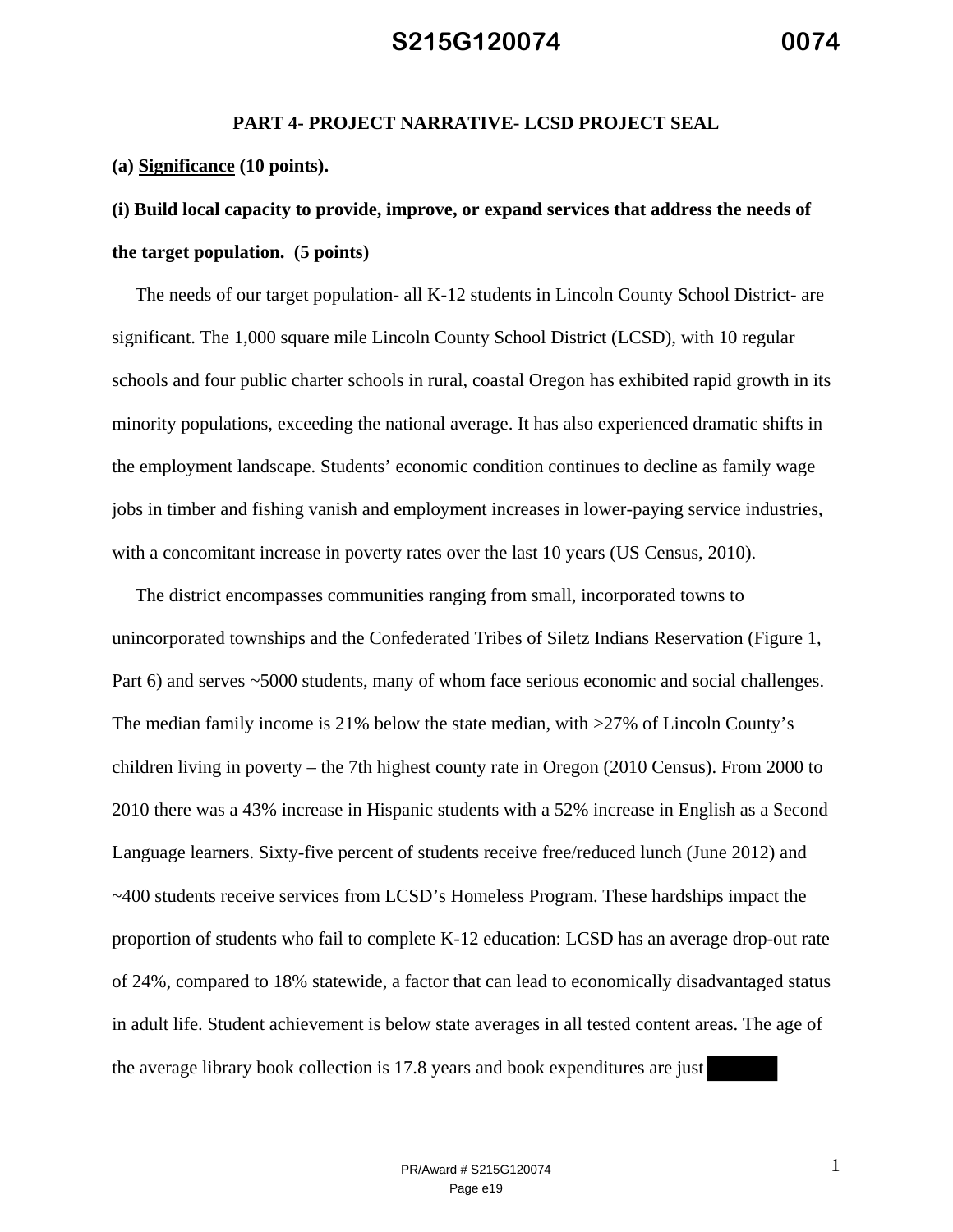student- significantly below the national average of (School Library Journal, 2012) and the recommended Although the library-media centers provide computers and Internet access for students, and a new bond will provide wireless access in all buildings, classrooms lack wireless devices for instant access to library research and reference resources.

**Project SEAL (Students Engaged in Authentic Literacy)** will address these needs by improving and expanding, over a 24-month period, LCSD school libraries' book collections, technology resources, and access for students and parents with increased hours of operation. Local capacity will be built by providing professional development to all teachers and library media assistants (LMA's) in authentic literacy instructional strategies (Model Classroom/Project Based Learning -PBL) and the use of technology resources. This will assist LCSD's school libraries and classrooms to form a connected "21<sup>st</sup> Century Learning Environment" that "enables students to learn in relevant, real world 21st century contexts (e.g., through project-based or other applied work allowing equitable access to quality learning tools, technologies and resources" (Partnership for 21<sup>st</sup> Century Skills). By the end of the project, all Media Specialists, assistants and teachers will be trained in the Model Classroom 21st Century PBL (www.modelclasrom.org), which incorporates project or challenged based learning and technology to improve students' traditional literacy skills (reading, writing, speaking, listening) and 21<sup>st</sup> Century Literacy Skills (collaborate, communicate, connect, create). Our libraries and classrooms will form a 21st Century connected learning environment that integrates technology into every step of the literacy and learning process.

#### (**ii) Promising new strategies that build on, or are alternatives to, existing strategies. (5 Pts)**

 Project SEAL builds on our successful, strong, award winning community partnerships (Coastal America Presidential Award, 2010) with higher education, government, and non-profit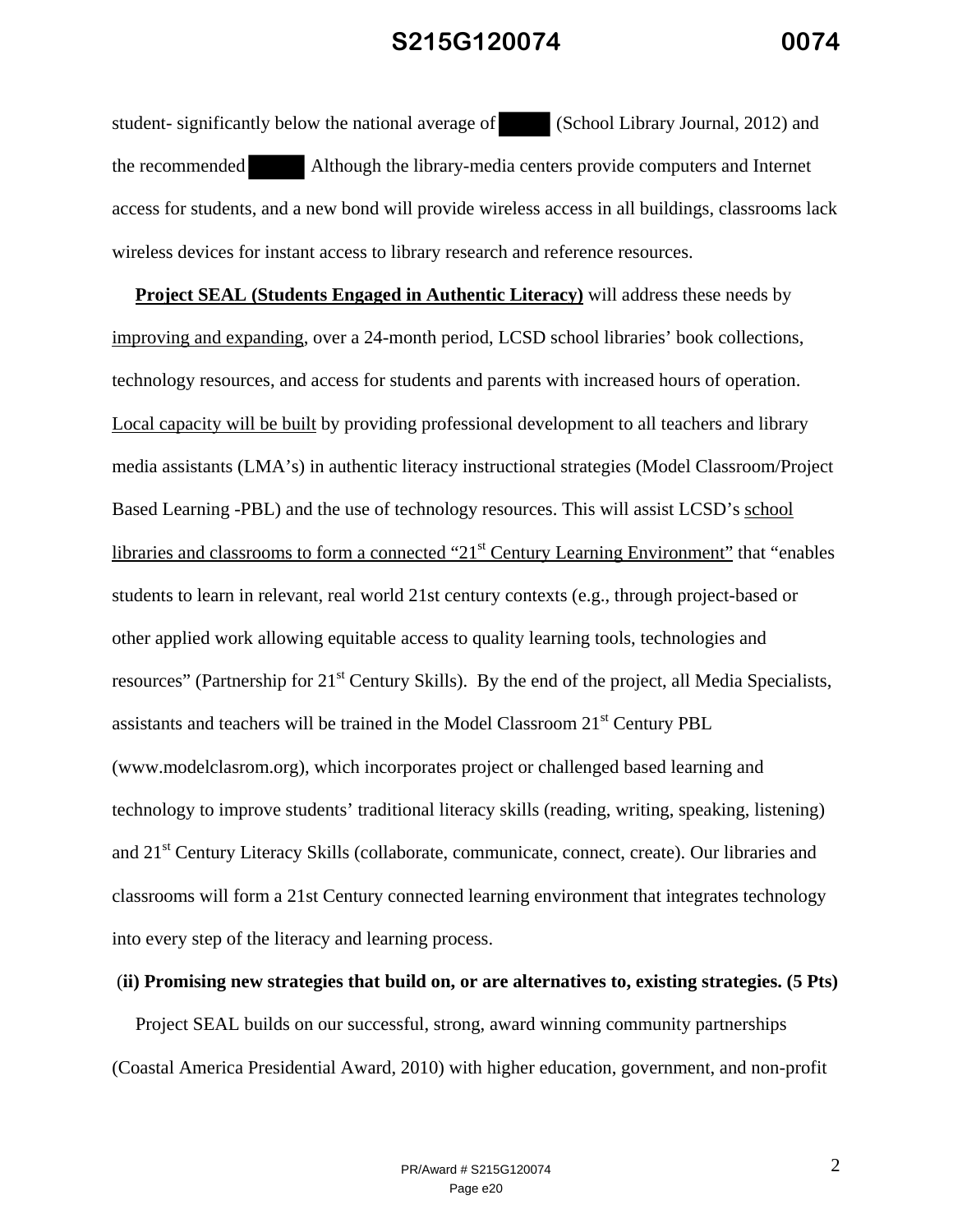marine science, engineering and technology institutions. The Oregon Coast is a powerful hub of ocean research and development initiatives. For these reasons, we focus on integrating Ocean Literacy with Common Core State Standards (CCSS). Our vision utilizes contextual, Problem-Based Learning (PBL) to enhance teaching and promote higher achievement among students from our rural communities. Since reading proficiency is a predictor of achievement in all academic areas, our school libraries need current resources to support these efforts and ensure Ocean literacy is embedded in all content areas.

 Expanding our library resources alone is not unique. **Project SEAL's innovation is connecting the library resources, technology, and staff training with authentic literacy instruction**. Utilizing rich learning environments right outside our doors we address local and regional issues to provide authentic, challenging, contextual, problem-based learning (PBL) experiences that cut across compartmentalized disciplines and curricula, and **engage students in applying their literacy skills** to social issues, scientific inquiry, engineering design, technology and math applications. Our focus will be on providing teachers with the training to employ authentic literacy approaches with strategies to incorporate PBL approaches in the classroom**.** 

#### **(b) Quality of the project design (20 points).**

#### **(i) Goals, objectives, outcomes achieved are clearly specified and measurable. (5 points)**

 An extensive body of research (50 years) consistently shows a positive correlation between student achievement on standardized tests and school libraries (Scholastic, 2008). Higher achievement is associated with libraries having increased hours, flexible scheduling, higher staffing levels, larger & more current collections accessible via technology, and library-centered and collaborative instruction between school librarians and teachers (NCES, 2007; Scholastic, 2008; Lance & Loertscher, 2005). In addition, the new Common Core Standards are supported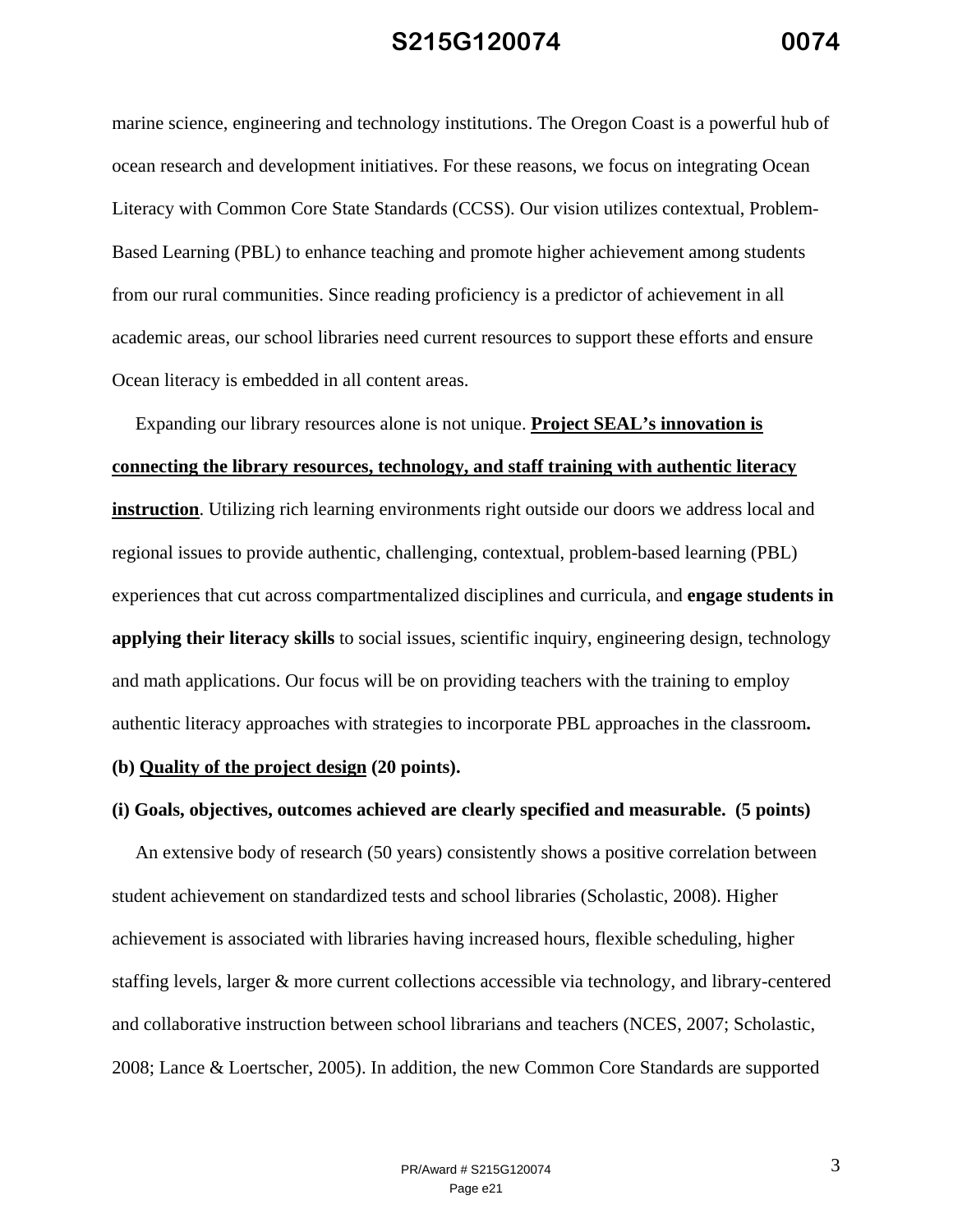by recent research that indicates students need a variety of more complex texts available to them as they progress through higher grades (Adams, 2009), and authentic literacy experiences which means having them read and write for a real purpose. **LCSD's school libraries and classrooms will form a connected, "21st Century Learning Environment" that "enables students to learn in relevant, real world 21st century contexts.**

As shown in Figure 2, Part 6, the design of Project Seal interconnects library resources, personnel and training to improve literacy for students and increase library access for families. Based on our research and through a focus on elevating our libraries to be information rich,  $21<sup>st</sup>$ Century learning environments, Project SEAL's **goals, objectives and measurable outcomes are**:

#### **Goal 1: Increase student literacy and academic achievement across content areas**. Objective

1.1: Increase the number of students served who improve their reading skills. Outcome 1.1.a: Student proficiency in reading on statewide assessments will increase 5% over the current year's percentage. Objective 1.2: Increase the number of students who improve writing and science skills. Outcome 1.2.a: Student proficiency on the district writing assessment and state science assessment will increase 5% over current year.

**Goal 2: Acquire up-to-date school library media resources and technology.** Objective 2.1: Substantially improve the number of nonfiction books, variety of formats, text complexity, and age and balance of book and e-subscription collections to support the curriculum and district Ocean Literacy focus. Outcome 2.1.a: Increase the number of titles by 5 per student. Outcome 2.1.b: Decrease the average copyright age of media resources. Outcome 2.1.c: Purchase online subscriptions that can be accessed in both classrooms and the library. Objective 2.2: Purchase advanced technology, including classroom wireless internet access and class sets (available for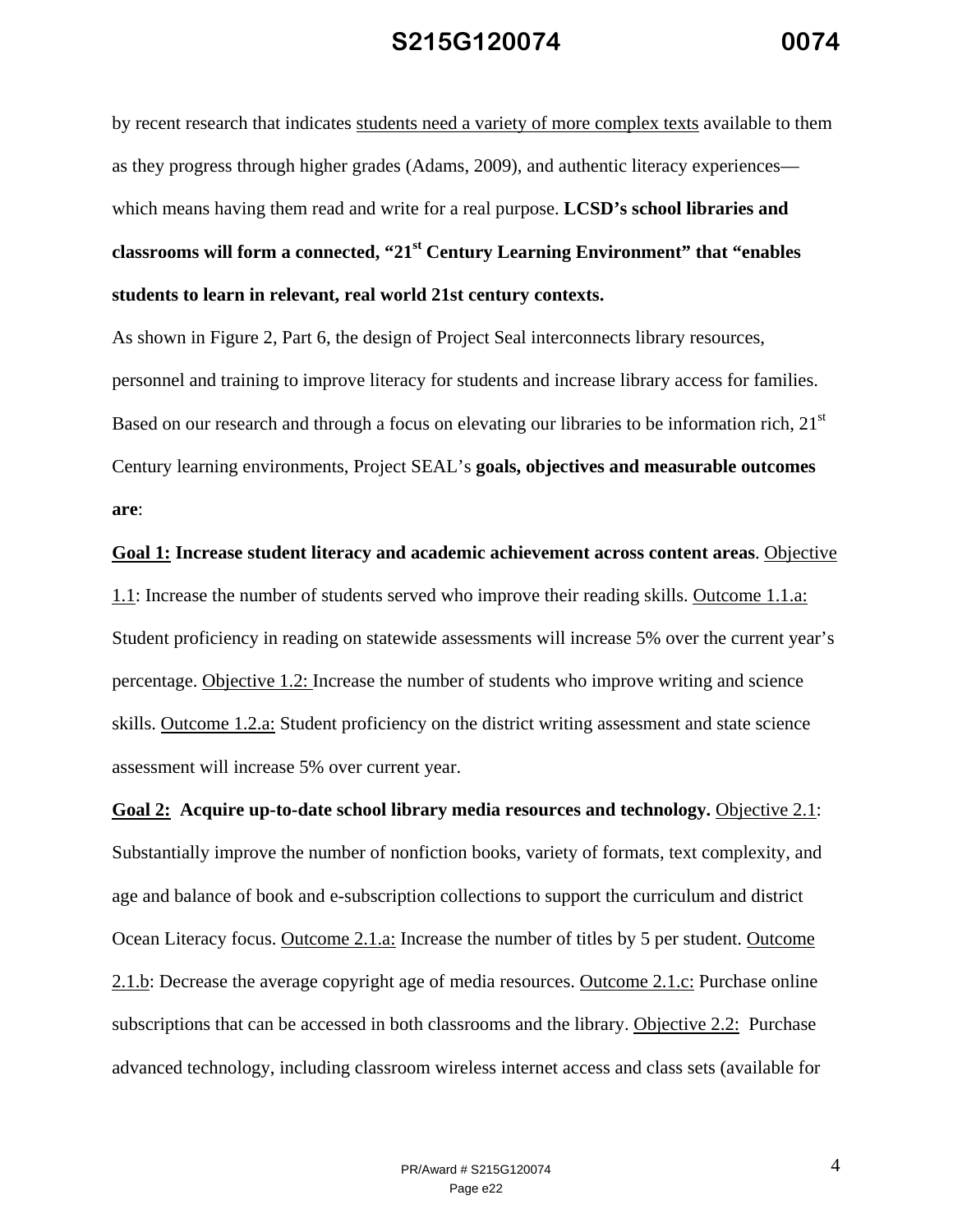checkout) of PDA's. Outcome 2.2.a: Advanced technologies are available for use in participating classrooms to allow access to Ocean Literacy media resources as measured by checkout records. Outcome 2.2.b.: Student information literacy, retrieval, and critical thinking skills are improved as measured by formative assessment measuring student growth, with data compiled in Student Data Folders.

**Goal 3: Integrate Ocean Literacy relevance and new technology with the curriculum to increase students' and teachers' skills in retrieving and using information**. Objective 3.1: Provide professional development for Library Media Specialists (LSM), Assistants (LMA) and Core Subject Teachers in Model Clasrooms. Outcome 3.1.a: By the end of year 2, all Core Subject staff receives professional development in PBL. Outcome 3.1.b: Library media specialists, assistants and teachers collaborate in developing meaningful, cross-content lessons, posted to the Project SEAL website and aligned to Common Core Standards to advance student learning in Ocean Literacy. Outcome 3.1.c: A project web page linked to the district site for access to project resources and lessons is developed by June 2013. Objective 3.2: Students apply literacy skills in authentic, contextual projects or problems relevant to the Oregon Coast, its marine environment, culture, and economy. Outcome 3.2.a: Students of project teachers complete at least one PBL per year.

**Goal 4: Increase library hours for students and parents.** Objective 4.1: Hire an additional half-time district Library Media Specialist to provide training and support to LMA's and teachers. Outcome 4.1.a: Additional LMS documented trainings and support. Objective 4.2: Extend elementary school libraries staffed (LMA's) hours before and after school. Outcome 4.2.a: Library usage records document increased use by students and parents. Objective 4.3: Hold 21<sup>st</sup> Century Family Literacy nights at each campus to increase family involvement in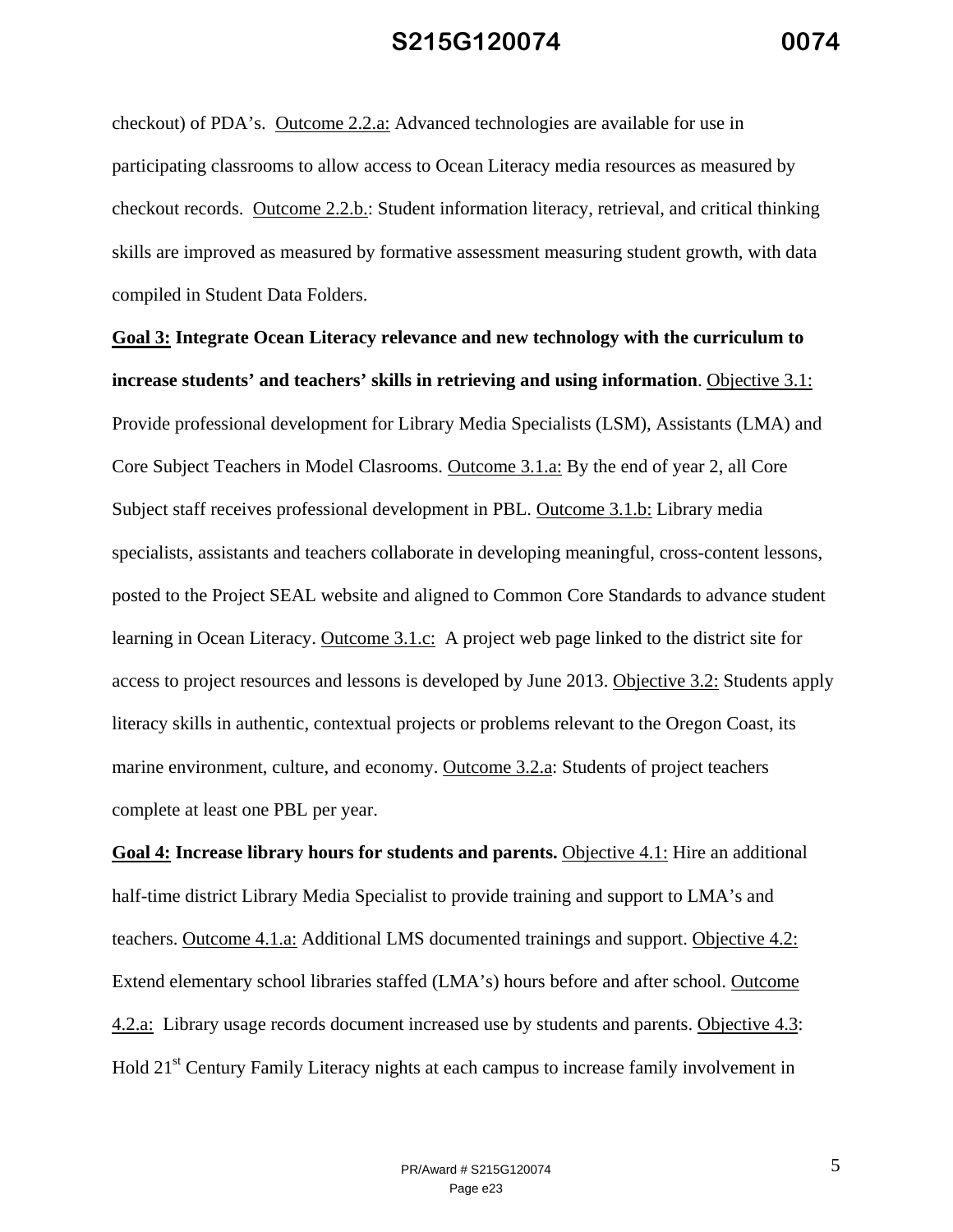children's literacy, and provide forum for students to present their projects. Outcome 4.3.a: Family night attendance and projects posted to website.

## **(ii) The extent to which the proposed project will be coordinated with similar or related efforts, and with other appropriate community, State, and Federal resources. (5 points)**

 LCSD began planning for this project in September 2011 with a census of existing school library books, resources, and a staff professional development survey. The development team (teachers, media specialist and assistants, parents, Linn-Benton Lincoln Education Service District (LBL ESD) media specialist, Hatfield Marine Science Center librarian, city public librarians, district administrator) planned the Project SEAL proposal. In the development process, LCSD recognized an opportunity to build on its existing partnerships and collaborations with Hatfield Marine Science Center (HMSC/Oregon State University), Oregon Coast Aquarium, NOAA (National Oceanic & Atmospheric Administration), and Oregon Department of Fish and Wildlife research facility. **Project SEAL targets Ocean Literacy as our local, relevant thematic focus to engage students in science, reading, writing, and math.**

 Project SEAL coordinates with several current key efforts and initiatives, and leverages community, state, and other federal resources. Through ongoing Math Science Partnership (MSP) grants (OCAMP 2009-2012; Oregon Coast Regional STEM Center 2012-2014) LCSD's marine science partners provide professional development in STEM content and pedagogy, and also use the PBL model that Project SEAL will use. Strong relationships with our partners provide a wealth of relevant learning experiences for our teachers and students.

For the 5<sup>th</sup> successive year LCSD was awarded an Oregon Department of Education Mentoring Grant providing 90 hours of one-to-one induction support for  $1<sup>st</sup>$  and  $2<sup>nd</sup>$  year teachers, who will comprise 25% of our staff in 2012-13. Three (3) full time mentors support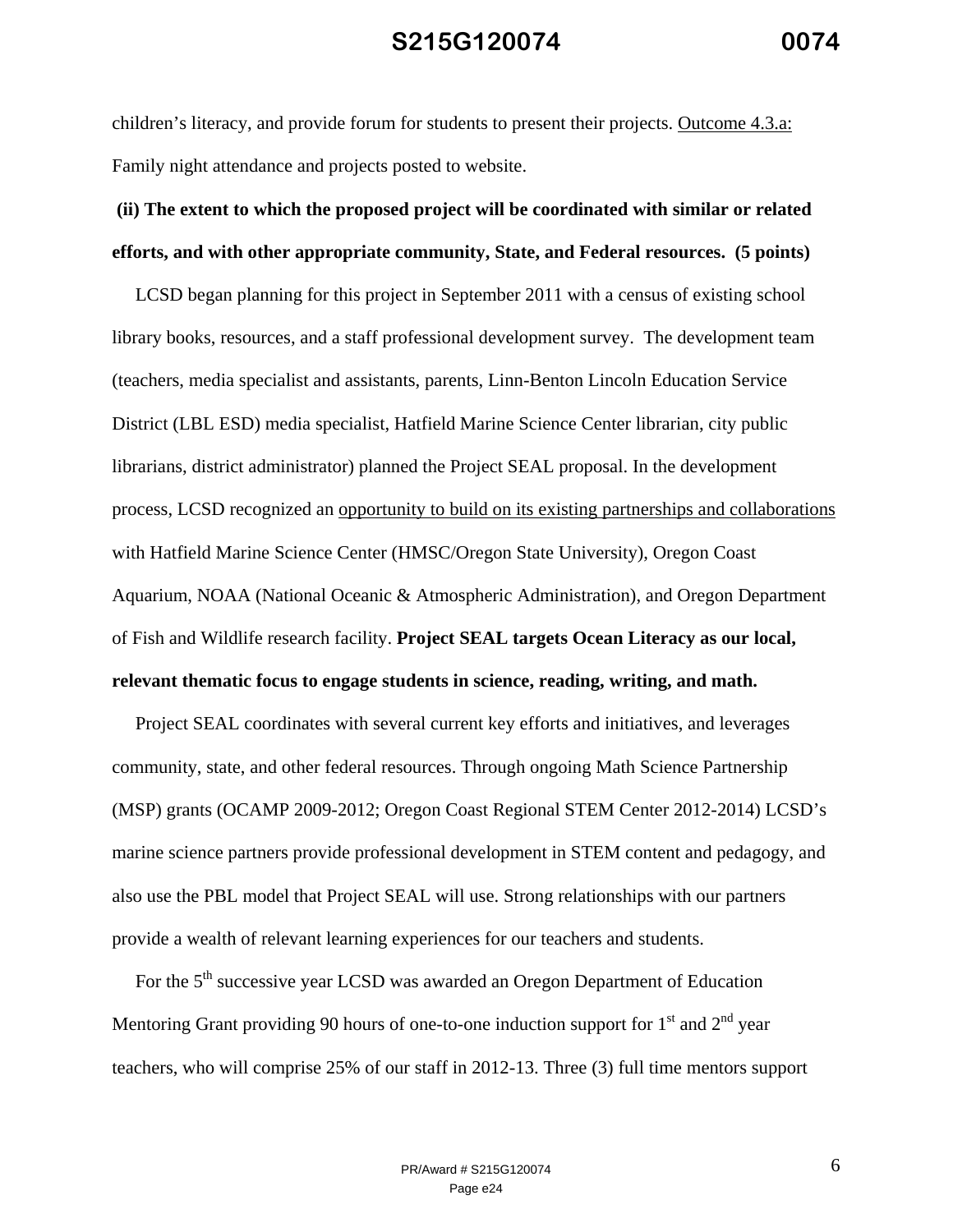beginning teachers with classroom observations and feedback, lesson planning, analyzing student work, and technology integration. These efforts align with and complement planned Project SEAL professional development.

 In 2011-12, LCSD trained 50 teachers and all administrators in *Power Strategies for Effective Teaching* (Marzano), focusing on how to more effectively select instructional strategies aligned with current evidence of student learning in three key areas: activating learning, engaging the learner, and **strengthening literacy**. These instructional strategies significantly and quickly raise academic achievement in all subject areas. In combination with the careful examination of student work, frequent collaboration among teachers, and authentic PBL, widespread implementation of these Power Strategies can produce dramatic results.

 The district media specialist, building teachers, LBL ESD media specialist, and HMSC librarian worked together to develop a list of print, non-print, and media resources needed to support Ocean Literacy across the curriculum. Teachers, media assistants, and parents assisted each school in the development and prioritization of a list of needed library technology resources. School Site Councils from each school participated in concept development and planning for the 21<sup>st</sup> Century Family Literacy Nights. Project SEAL represents a broad spectrum of community interests and regional resources, professionals, and parent volunteers. Each group adds to the diversity of involvement and quality of the project.

# **(iii) Comprehensive effort to improve teaching and learning and support rigorous academic standards for students. (5 points)**

 While poverty and increasing diversity present challenges for our students and teachers, several district initiatives align with Project SEAL to form a comprehensive effort to improve teaching and learning and support rigorous academic standards for students. LCSD focuses on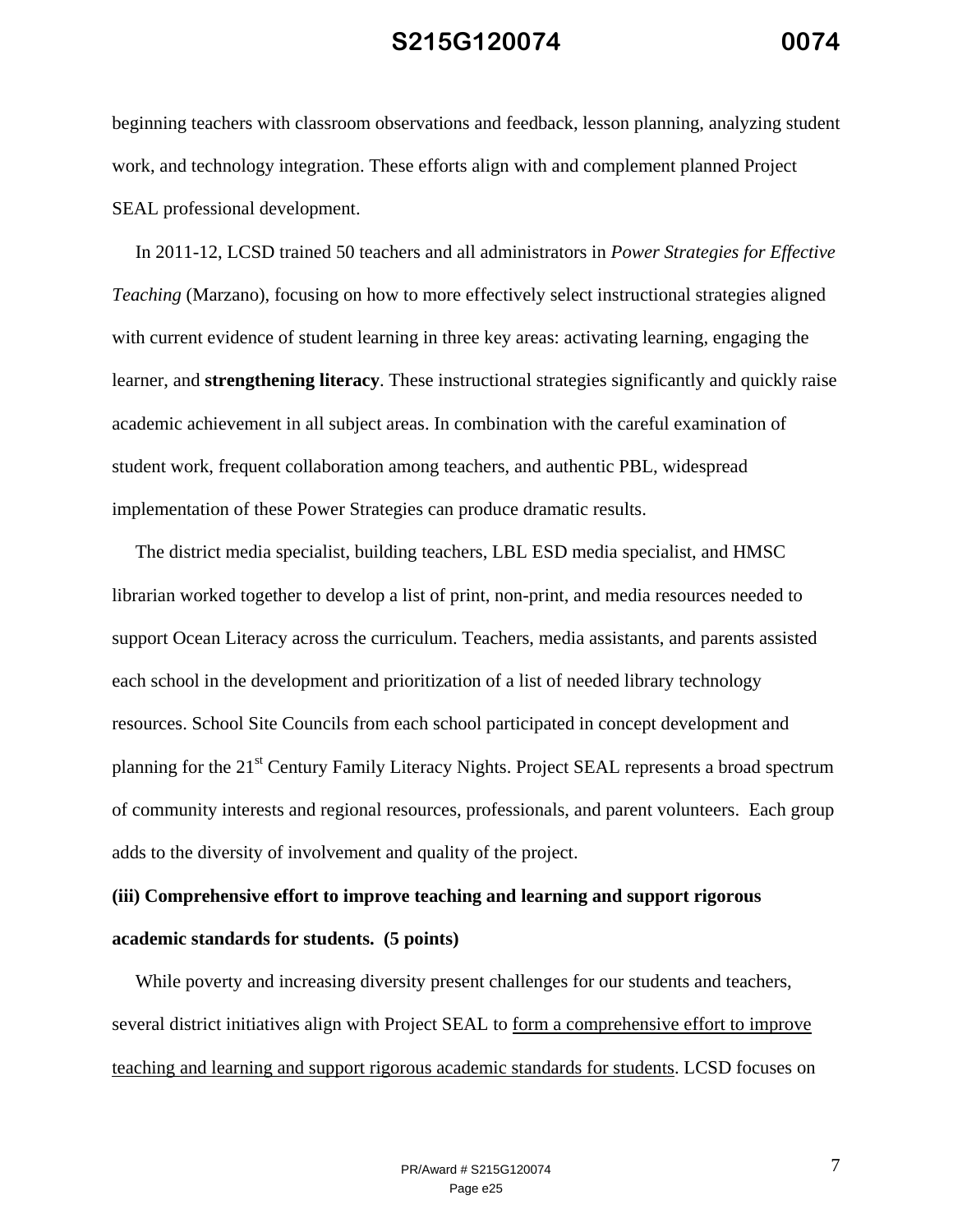improving teacher and administrator quality through the use of the Baldrige Quality Education Framework and the New Teacher Center model of new teacher induction. Professional development that integrates Ocean Literacy into all content areas, Total Instructional Alignment, and Power Strategies for Effective Teaching are district initiatives providing all teachers with high quality, ongoing, job-embedded professional development to support LCSD's vision of "Quality Learning for All." The philosophy of continuous improvement guides us to achieve our mission of developing passionate learners and responsible citizens. Our ultimate goal is the highest achievement for all students, and, to meet this goal, we support teachers in increasing their content and pedagogy knowledge, as well as strengthening their use of instructional strategies and data for instructional planning.

 LCSD has invested in the training and development of all teachers and administrators to carry out the Total Instructional Alignment (Lisa Carter) model, ensuring all teachers are skilled in implementing high-quality, standards based curriculum, instruction and assessments. **Project Seal will ensure that our library resources for students and instructional strategies employed by teachers support this alignment with materials and technology that help teachers meet the Common Core State Standards (CCSS)**. The planned professional development on Project Based Learning using expanded library resources aligns precisely with the CCSS. For example, teachers and library staff will collaborate to design projects that provide students opportunities to meet English Language Arts standards, including: *Conduct short as well as more sustained research projects based on focused questions. Use technology, including the Internet, to produce and publish writing and to interact and collaborate with others. Integrate and evaluate content presented in diverse media and formats, including visually and quantitatively, as well as in words. Delineate and evaluate the argument and specific claims in a*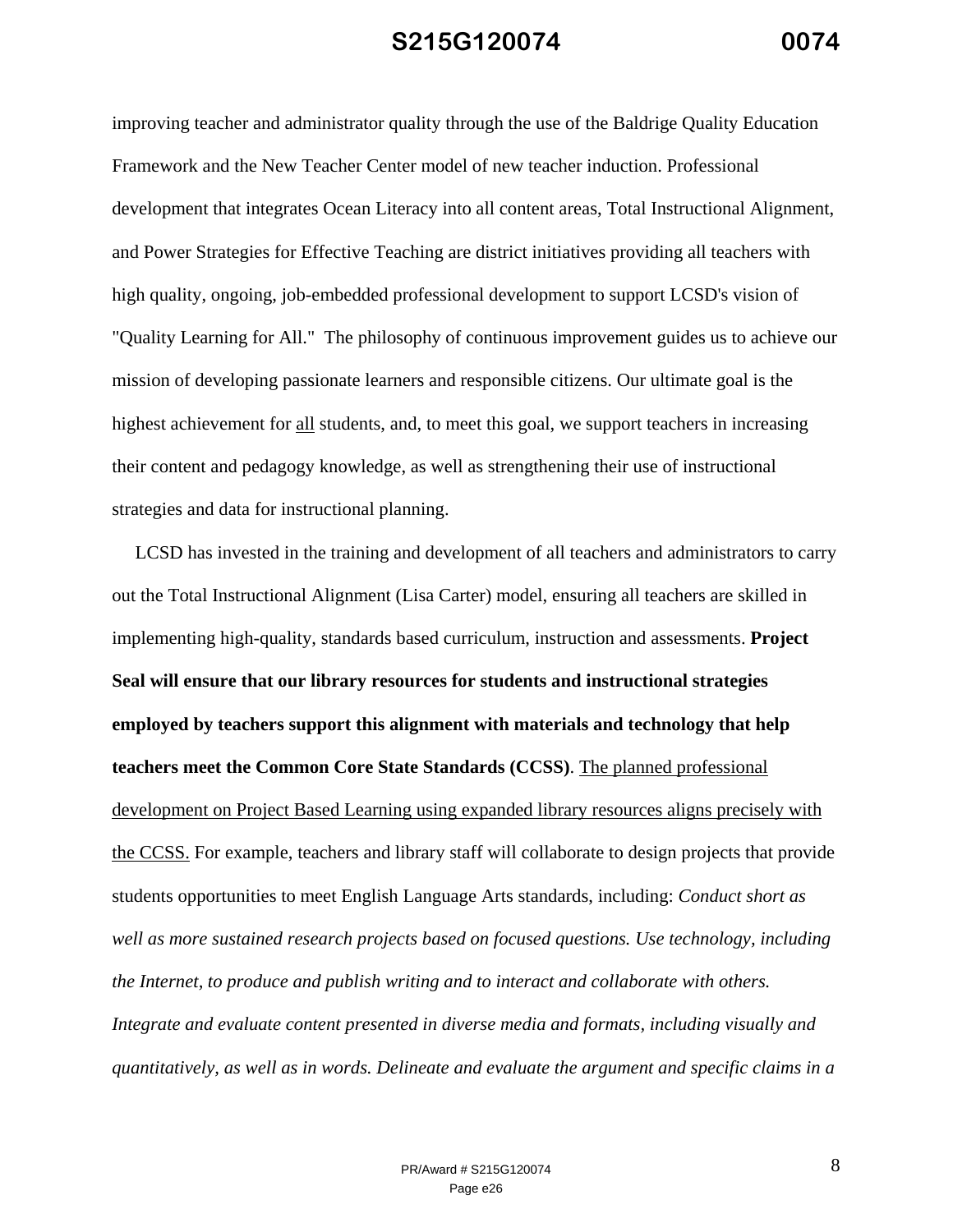*text, including the validity of the reasoning as well as the relevance and sufficiency of the evidence. Gather relevant information from multiple print and digital sources, assess the credibility and accuracy of each source, and integrate the information while avoiding plagiarism. Draw evidence from literary or informational texts to support analysis, reflection, and research. Make strategic use of digital media and visual displays of data to express information and enhance understanding of presentations.*

Project SEAL will not be carried out in a vacuum. Rather it will be an integral part of LCSD's total effort to raise the quality of teaching and level of student learning by having **school libraries and classrooms that form a connected, "21st Century Learning Environment"** that "enables students to learn in relevant, real world 21st century contexts." Library staff, teachers and administrators will have the necessary training to use the project resources to design rigorous learning activities that support students in meeting Common Core and Career and College Readiness standards.

#### **(iv) Performance feedback, continuous improvement integral to design. (5 points)**

 Ongoing staff, student and parent engagement in monitoring during implementation of the project will ensure that our efforts and activities support the desired goals, objectives and outcomes. The Project Director, Primary Investigator, Evaluator and Media Assistants will communicate through regular planning meetings. Professional development and student learning experiences will be designed and implemented by the project team using a cycle of continuous feedback and improvement (Plan-Do-Study-Act- PDSA) and aligned with relevant content standards. All professional development will include formative evaluations, and these will be used to improve subsequent trainings. If feedback warrants, modifications and improvements will be made to ensure outcomes are reached.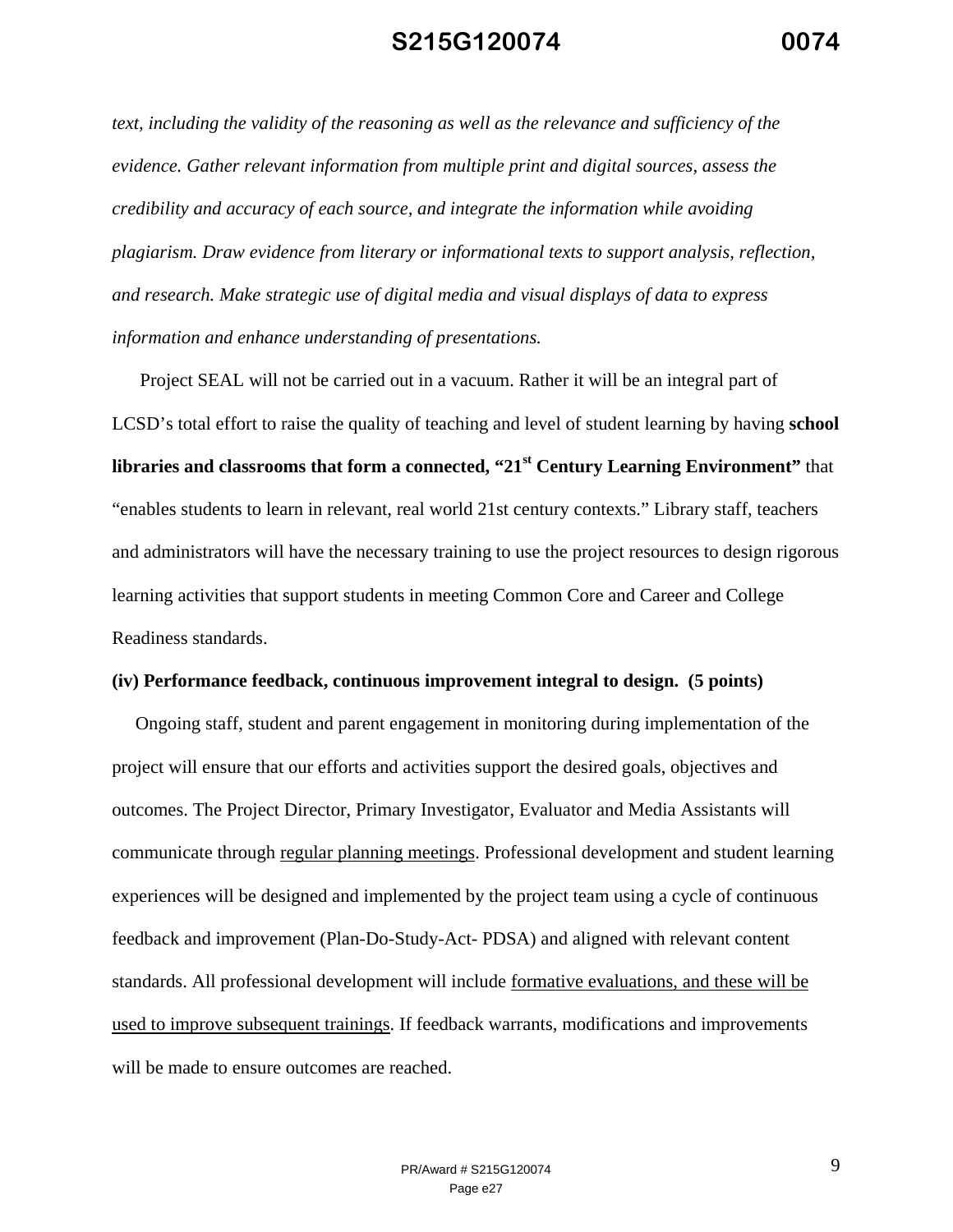Since Year 1 will focus on K-6 (and one K-8) school libraries and staff, we will have the opportunity to survey students, parents and staff and use the results to inform any changes or adjustments needed for Year 2 and the 7-12 school libraries and staff. Specifically, we will monitor the usage and integration of the newly acquired library resources (print and technology) by students and teachers, and, in particular, how often these resources are woven into the developed PBL's. Once teachers have been trained and begin designing and implementing their projects, we anticipate they may require different or additional books or technology for year 2. Our 2 year design allows for some flexibility based on feedback.

(**c) Quality of the project services (25 points).** 

## **(i) Quality and sufficiency of strategies ensuring equal access/treatment for eligible participants, members of groups that have traditionally been underrepresented.(10 pts)**

 By the conclusion of this 2-year project, every K-12 student in LCSD will have been reached by its improved library resources and trained staff. Project SEAL aims to impact all 5,000 students in the district, including its charter schools. We ensure equal access and treatment for all participants because all are included. Special education, limited English proficient, and minority students will all have access during the school day. Our goal of extending the libraries hours and hosting 21<sup>st</sup> Century Family Nights will allow parents who are unable to come to the school during the day to have evening access with their children.

 One school, Siletz Charter School, is located next to the Confederated Tribes of the Siletz Indians Reservation and its students are predominantly Native American. Thus, this traditionally underrepresented group of students is guaranteed to have an improved,  $21<sup>st</sup>$  Century Learning environment and its teachers to receive the same training as the rest of the district.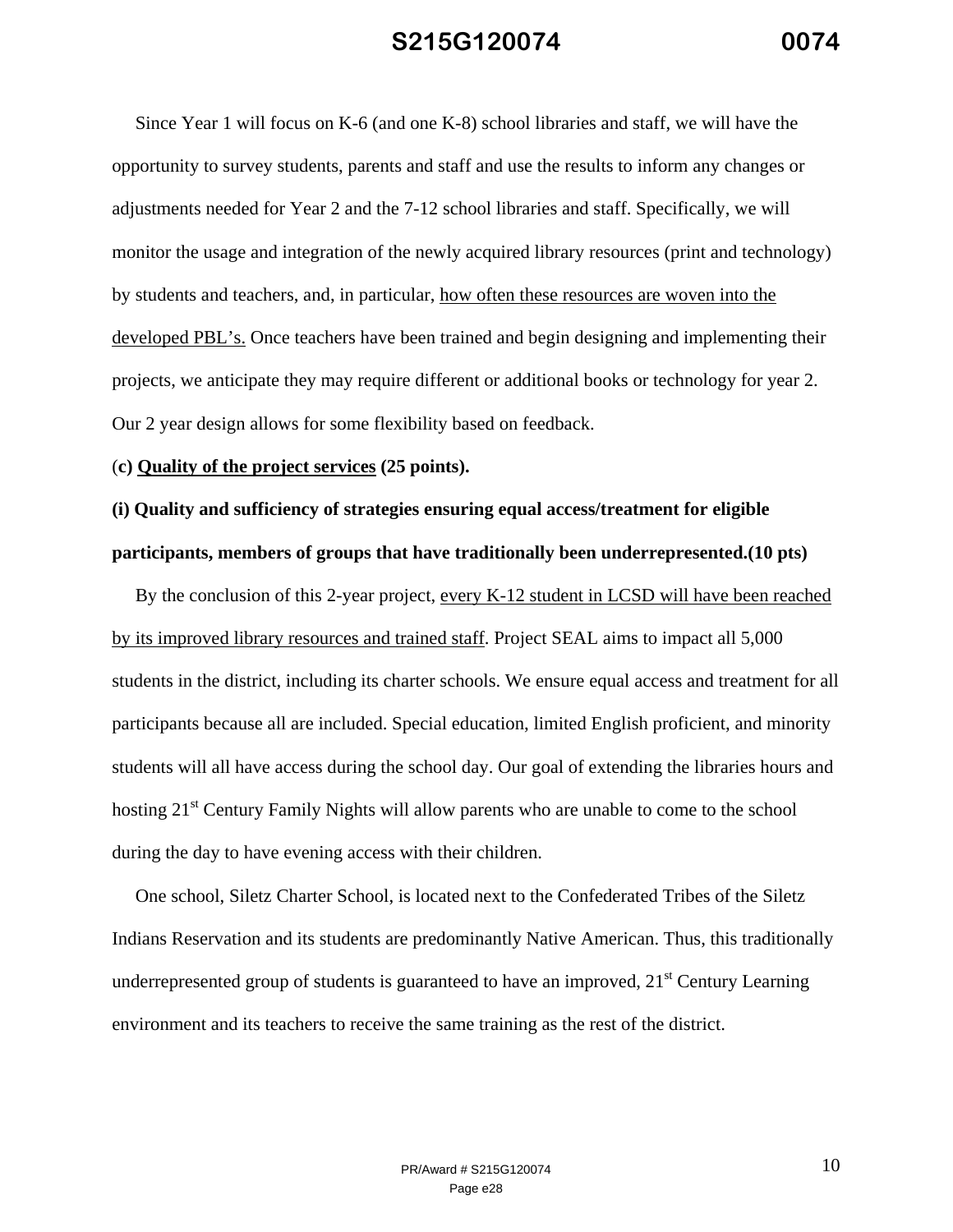The district publishes and distributes all communications in both English and Spanish, thus ensuring our English Language Learners and their parents are apprised of all programs, resources and opportunities. The ESL Coordinator and bilingual assistants will collaborate with the District Media Specialists to guarantee that purchased resources are available in or can be translated to Spanish. Our Homeless Coordinator and area Homeless Liaisons ensure that our ~400 homeless students receive all services, providing public transportation vouchers for students and families to get to schools and programs and access library resources after school. In addition, the Juvenile Crime Prevention Program will collaborate to provide expanded library services to the 83 secondary students they serve. As described in Part A, the entire district is classified as rural and high needs, The provision of the project services to the entire district over the course of 2 years is a strategy that will ensure each and every student regardless of race, color, national origin, gender, age, or disability will be equally served.

#### **(ii) Services to be provided appropriate to the needs of the intended recipients. (10 points)**

 Services to be provided by the proposed project are appropriate to the needs of the recipients and beneficiaries. The project services and activities are directly based on our identified needs and form the foundation for our stated goals, objectives and outcomes.

 Need 1: To improve literacy rates in children from economically disadvantaged families. Our strategy for improving literacy in LCSD is to train all teachers and library staff to design authentic, challenging, contextual, problem-based learning (PBL) experiences that cut across compartmentalized disciplines and curricula, and engage students in applying their literacy skills to social issues, scientific inquiry, engineering design, technology and math applications. We propose to utilize our Ocean Literacy focus and our community partners to deliver high quality professional development to staff. This training is based on the Model Classroom, Pearson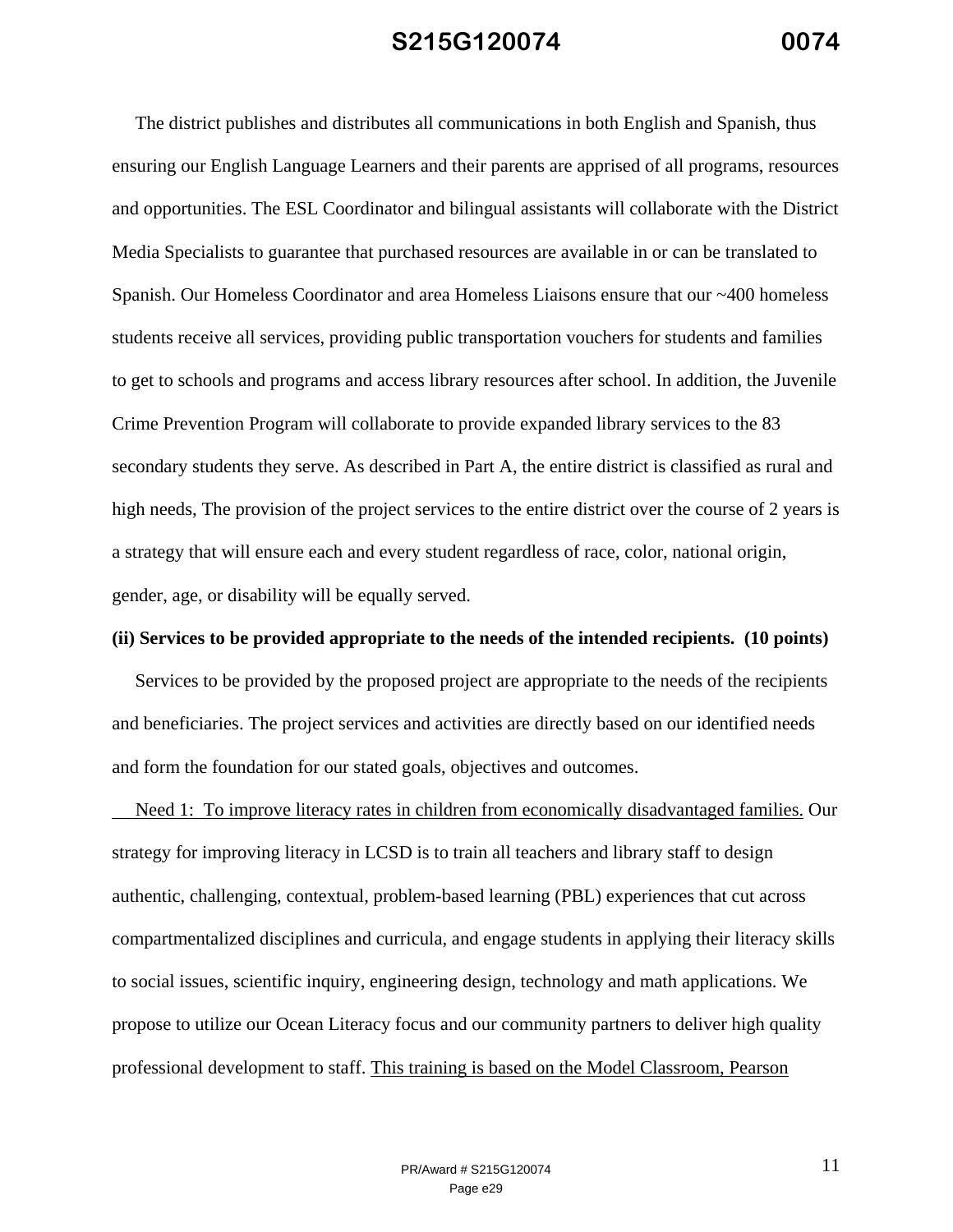Foundation New Learning Institute, using engaging, personalized, project-based digital media programs (modelclassroom.org). As staff implement new projects, students will be working on Basic Literacy (reading, writing, speaking, listening) and applying those basic literacy skills to collaborate, solve problems, think critically, and create visual and digital communications of their ideas to a larger audience.

 As Oregon moves to the Common Core State Standards, teachers must significantly alter their teaching methods. In recently released annotated examples of the Smarter Balanced performance tasks, which Oregon will use for assessment, "Students engage strategically in collaborative and independent inquiry to investigate/research topics, pose questions, and gather and present information." Training our teachers in using library and digital resources for PBL will strengthen their ability to teach students in ways that will support the new assessments. Both the Common Core Math and English Language Arts standards align with this contextual, authentic learning approach and the PBL approach will support higher student achievement on the new measures. Research on PBL reports positive outcomes related to student learning in the areas of content knowledge, collaborative skills, engagement and motivation, and critical thinking and problemsolving skills- all areas that will be stressed in the new Common Core State Standards and Assessments (Center for Excellence in Leadership of Learning, 2009).

 Need 2: To acquire up-to-date, relevant media resources and advanced technology. Library resources in general and in Ocean Literacy are deficient. The average age of book collections is 17.8 years; the 2012 book expenditure was just per student, and only 2.33% are reference books -just 1 book for every 2 students. Students need online resources for the most up-to-date content. Technology, therefore, is needed to provide classrooms with personal digital devices for virtual research, references, and resource connectivity. Media center and classroom technology is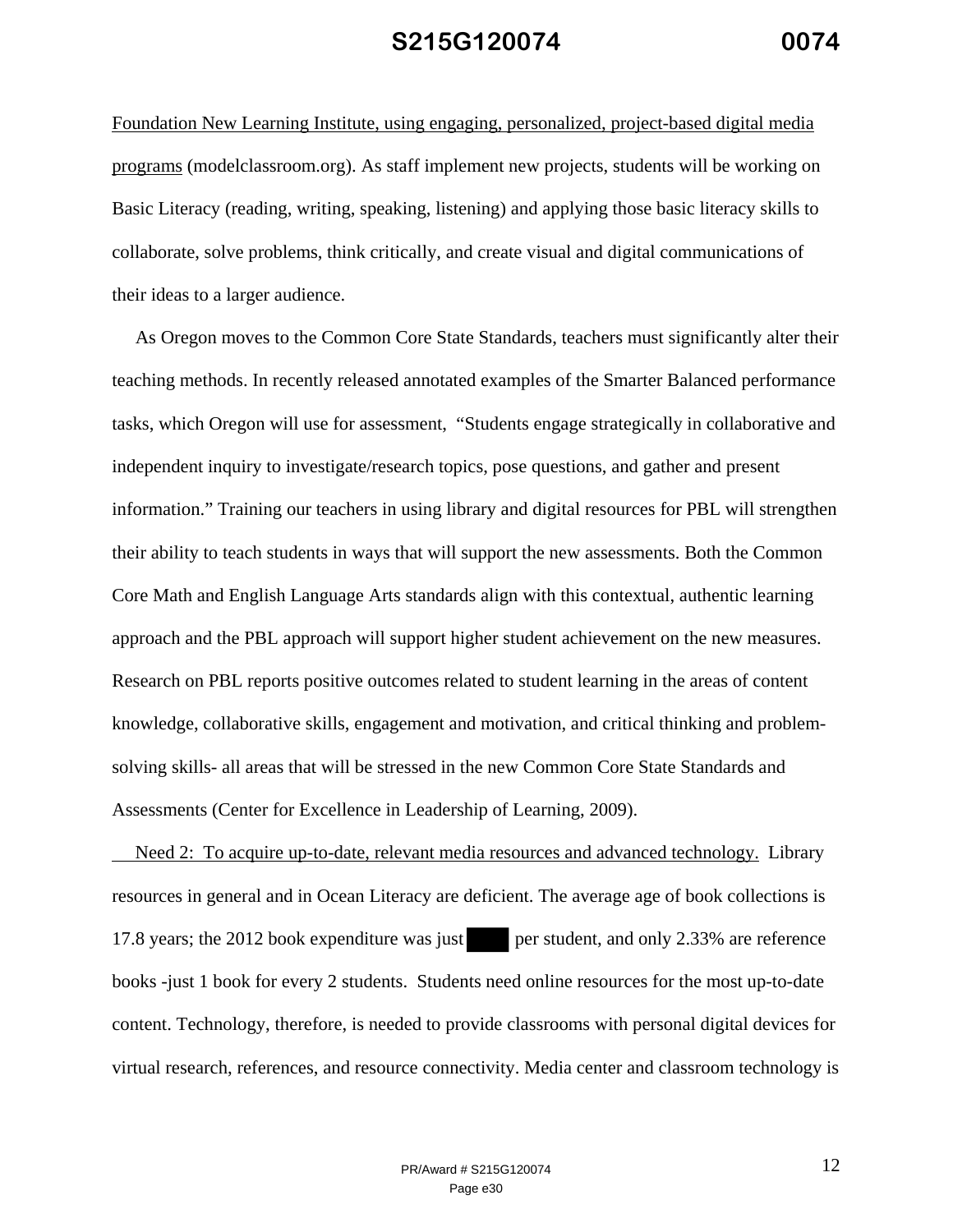limited now to desktop computers, with few digital resources, such as e-books and subscriptions available. Project SEAL will provide new technology and library resources for students and teachers, targeting Ocean Literacy as the relevant and thematic focus, engaging students daily in science, reading, writing, math skill development, and knowledge surrounding ocean science, ocean stewardship, and caring for the oceans.

 Need 3: To increase hours of operation and access to our school libraries. The program description on the ed.gov website says it all. LCSD has all the stated characteristics: school libraries that do not deliver high-quality literacy programming to children and their families, few qualified library media specialists and assistants, under-resourced facilities that lack adequate books and technology, and high-need children and students that have limited access to appropriate age- and grade-level reading material in their homes. Access to library media resources is critical to the students, teachers, and the community. Project SEAL will provide new and increased access and activities for LCSD students and their families. Media specialists, assistants, teachers, and administrators will hold  $21<sup>st</sup>$  Century Literacy Family Night events biannually. These after-school and evening hours and events will highlight Ocean Literacy resources available to students and parents through the media centers in schools. Parents will be introduced to online resources that they can access from home and the public library. Students will present their authentic literacy projects to their families and the public, thus demonstrating proficiency in some of the new CCSS. Homeless and Juvenile Crime Prevention program students will be engaged in our schools through the libraries.

 Project SEAL will provide LCSD with a way to adequately resource their libraries and improve the literacy programming they offer. The acquisition of new materials and technologies, coupled with the staff training in using them with authentic literacy tasks, will increase the

> PR/Award # S215G120074 Page e31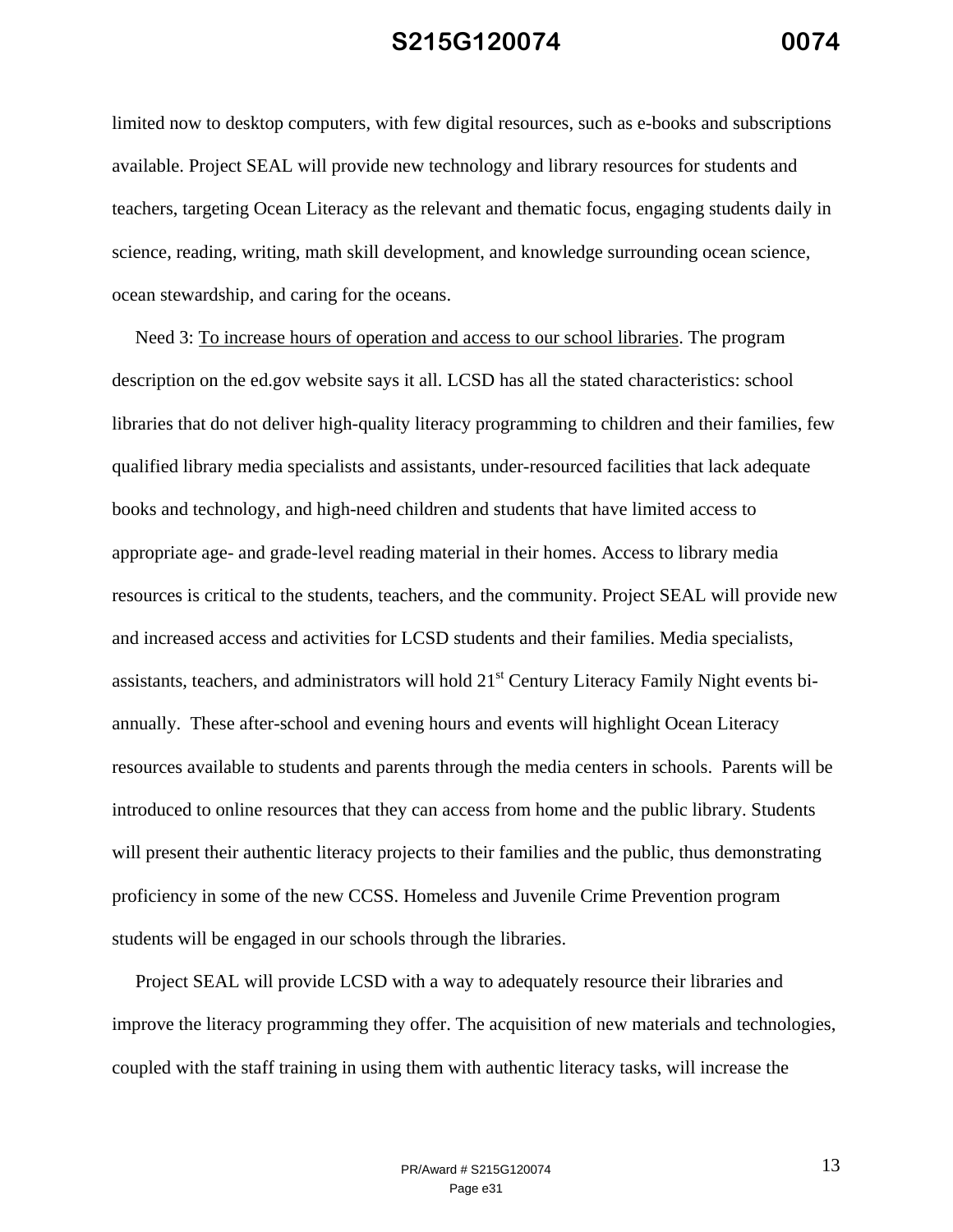quality of the programs. Our libraries are currently severely understaffed, not allowing for extended hours and access for families before or after school. The proposed addition of 2 hours daily for each media assistant and the addition of a half-time LMS as project director will provide our students and families the increased access they deserve.

## **(iii) Training or professional development services are of sufficient quality, intensity, and duration to lead to improvements in practice among the recipients of those services. (5 pts)**

 The point of professional development is to deepen educators' content knowledge and increase their teaching skills, which then translates into increased learning and achievement for students. Often professional development offered to educators is short term; a workshop or two with very little follow up. Traditional professional development also offers little opportunity for educators to collaborate and work with peers around teacher or student growth and learning. Due to these limitations, professional development frequently does not result in changes to educators' knowledge base or to changes in instructional behaviors for individual educators, let alone to system wide changes in instructional practices that would benefit all students. Effective professional development must be high quality, intensive, and sustained over time. This is the basis for Project SEAL's 2-year time period. We want to see real results for our students. Research suggests professional development of less than 14 hours has no effect on student learning (Darling-Hammond, Chung Wei, Andree, Richardson, & Orphanos, 2009).

 Professional development should focus on student learning, address the teaching of specific curriculum content, and be directly connected to instructional practices. The purpose of our district's professional development is to improve student achievement and to move teacher practice forward for the benefit of all students. "Rigorous scientific studies have shown that when high-quality approaches are sustained by providing educators with 50 or more hours of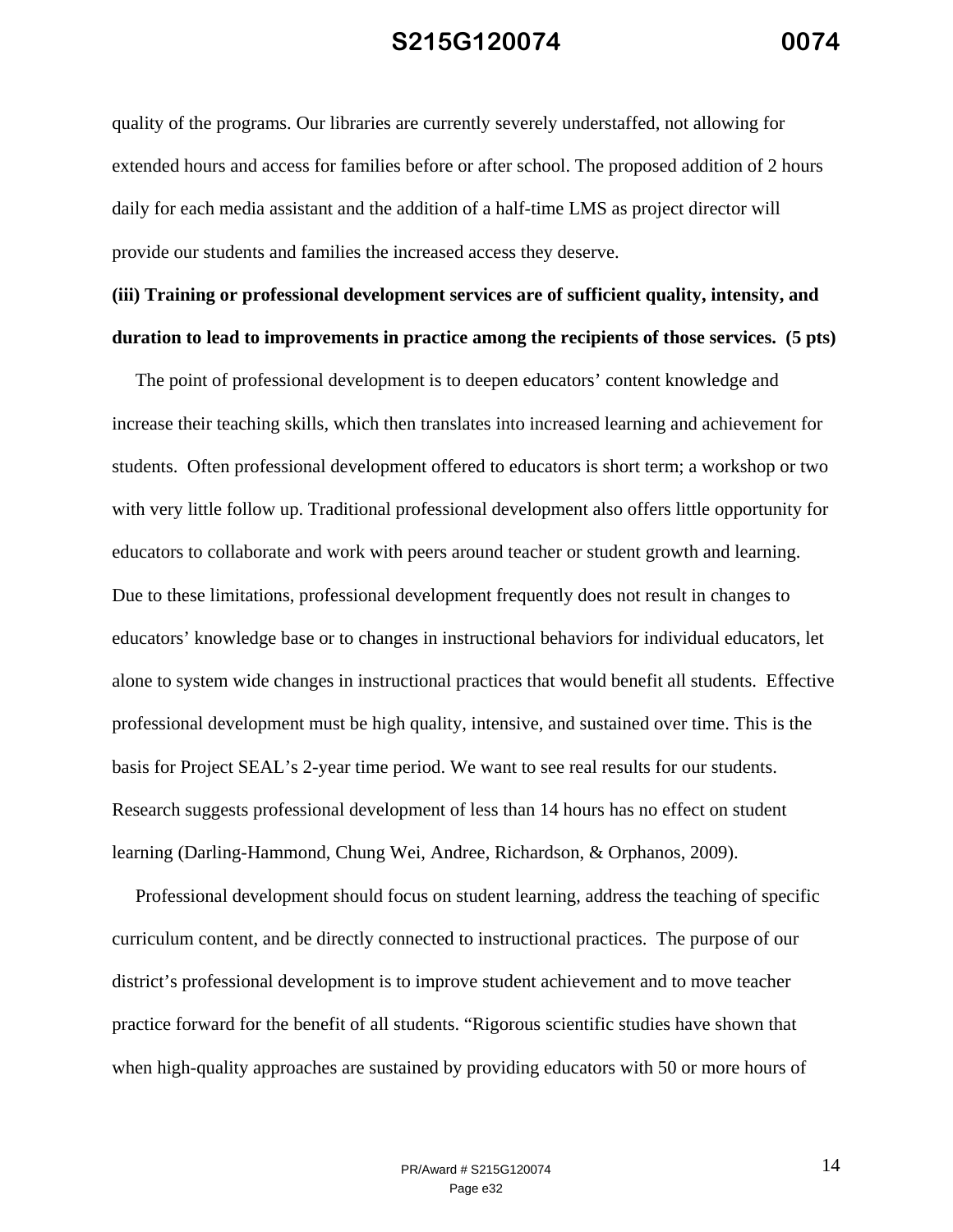support per year, student test sores rise by an average of 21 percentage points" (Yoon, et al 2007). In Project SEAL, professional development is founded on best practice research. Training on new library technology and PBL will not be "one shot, drive-by workshops." Staff will receive initial training and regular follow-up will utilize the professional learning community (PLC) model. Staff will collaborate regularly on integrating library resources with lesson strategies that integrate the Ocean Literacy focus into classrooms to improve literacy and attain project achievement goals.

"To impact student achievement, a community of professionals is needed that studies together, puts learning into practice, and shares results. A professional learning community enables educators to develop the skill needed for implementation." (Joyce and Showers, 2002). Staff will work together to link Ocean Literacy resources and developed PBL's to CCSS and integrate the professional development products into the district's Total Instructional Alignment document posted to the project website. As teachers implement their PBL lessons, they will evaluate, refine and update them for the next year.

#### **(d) Adequacy of resources (10 points).**

#### **(i) Costs are reasonable in relation to objectives, design, potential significance. (5 points)**

 Project SEAL's literacy efforts involve not just district students, but also their teachers, administrators, media specialists, and parents – all who influence a student's developing literacy. The project is **designed for sustainability** by strengthening local media resources and technology and training teachers in literacy pedagogy across disciplines through PBL focusing on the relevant Ocean Literacy theme. The relationship between the requested funds and project goals and federal GPRAs is documented in the Budget Narrative, Part 5. Reaching objectives 1.1 (increasing reading skills), 2.1 (acquiring media resources), and 2.2 (purchasing advanced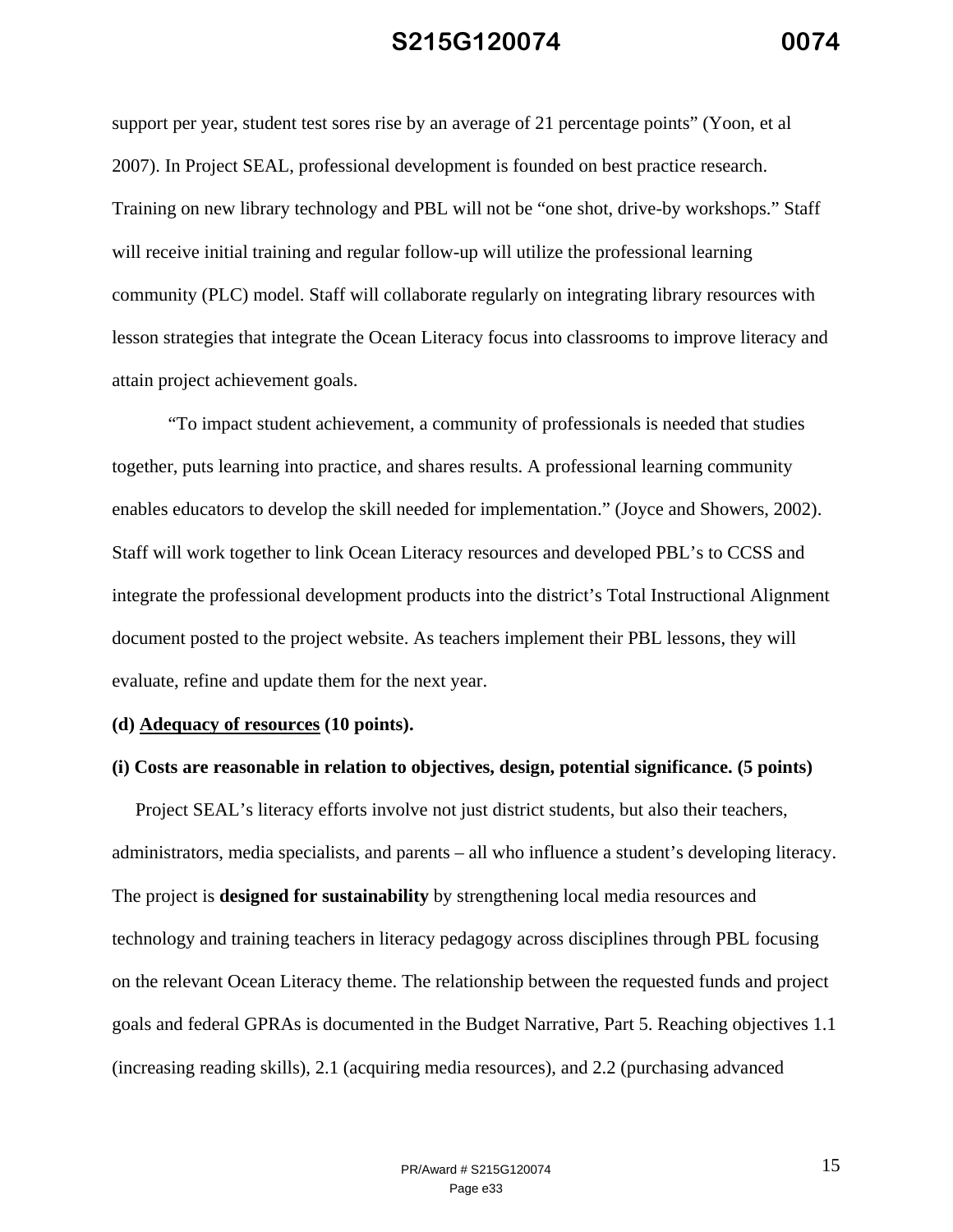technology) will be accomplished primarily through personnel/fringe dollars to train media specialists, assistants, teachers, and administrators as well as through book and equipment purchases. Objectives 3.1(Provide PBL Professional development to staff) will utilize funding for teacher stipends and consultant costs, and 3.2 (Students apply literacy skills) is achieved with the implementation of teacher designed projects, and personnel/fringe costs for staffing  $21<sup>st</sup>$ Century Family Literacy Nights. Reaching objectives 4.1 (hiring additional staff) and 4.4 (extend libraries' staffed hours) will be financed with funds from the personnel budget category, travel costs to annual U.S. Ed required meeting, and books and technology in the equipment categories, as well as through leveraged resources from other grants. Personnel/fringe dollars are significant for the project director to lead integration activities, maintain Project website, and conduct library media assistant, teacher, and administrator training on implementing/aligning Ocean Literacy lessons and using advanced media resources purchased with equipment dollars for books and technology. The **significance** of Project SEAL is increased academic achievement across the content areas, specifically in reading, writing and science for LCSD's students. **(ii) Costs are reasonable in relation to the number of persons to be served and to the** 

#### **anticipated results and benefits. (5 points)**

 In Year 1 the Project will serve 70 teachers and administrators at all K-6, K-8 and charter schools, 8 library media assistants and 2 half time LMS. Costs for improving library collections, subscription and technology are reasonable in that they will serve and benefit 5,000 students at the all 14 schools. In Year 2 the Project will serve 66 core subject teachers and administrators at all 7-12 and charter schools and 4 additional media assistants, and continue to serve all students. Over the course of the project's 2 years, all 5,000 LCSD students will be served by the improved library collections and technology resources, and 150 teachers, media specialists and media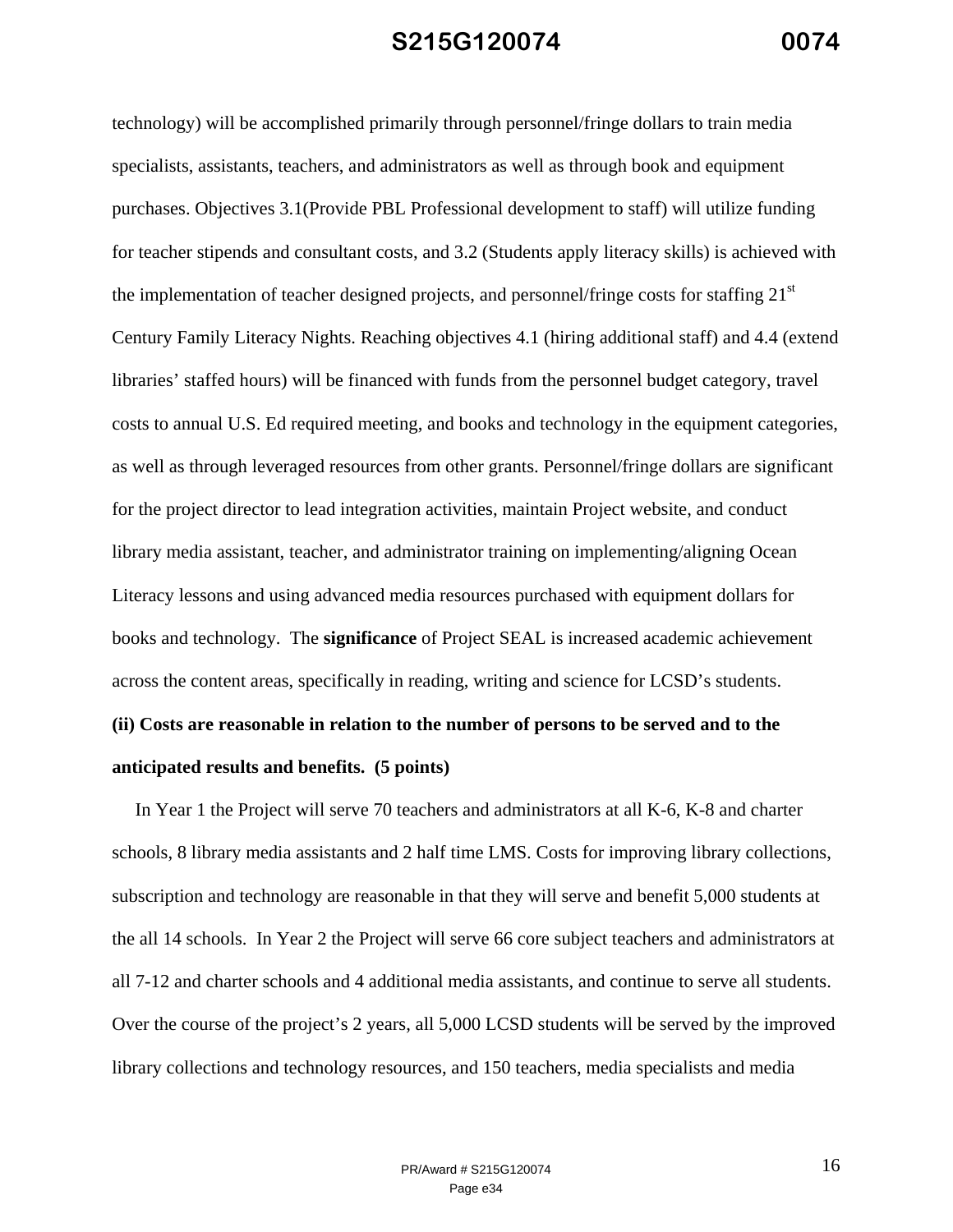assistants will be served by the provided professional development and support. Year 1 costs per staff person will average Year 2 Year 1 costs per student will average , Year 2 The number of books per student will have been increased from and the per student library expenditure raised from to for books.

#### **(e) Quality of the management plan (20 points)**

**(i) Adequacy of management plan to achieve objectives on time/within budget, clearly defined responsibilities, timelines, milestones for accomplishing project tasks. (10 pts)** 

 All project personnel have clearly defined roles and responsibilities and specific, measurable timelines for accomplishing project tasks. Outcomes and evaluation will ensure the project is completed on time and within budget.

Year 1: As soon as grant funds are awarded, the Project Director, Primary Investigator, and HR Manager will hire the additional .5 FTE District Media Specialist and extend media assistant hours before and after school at all schools. Utilizing the lists of recommended materials from the planning group, the Media Specialist will purchase grant media resources & advanced technology for each of the 12 schools: Sam Case Elementary, Newport Intermediate, Crestview Heights, Toledo Elementary, Taft Elementary, Oceanlake Elementary, Siletz Valley Charter School, and Eddyville Charter School, Newport High, Taft 7-12, Toledo Jr/Sr High, Waldport High.

 Materials will be in place by December 2012 (Need 2, Goals 1,2,3). The Evaluator will collect baseline & subgroup data for GPRA 2, 3, 4 and Goals 1,3,4 (Need 1,2) upon award. (October 2012) By December 2012, wireless classroom access points will be installed by the Network Administrator in all buildings (District Bond funding). Classroom sets of PDA's will be purchased by the District Media Specialist and available in libraries for check-out to teachers in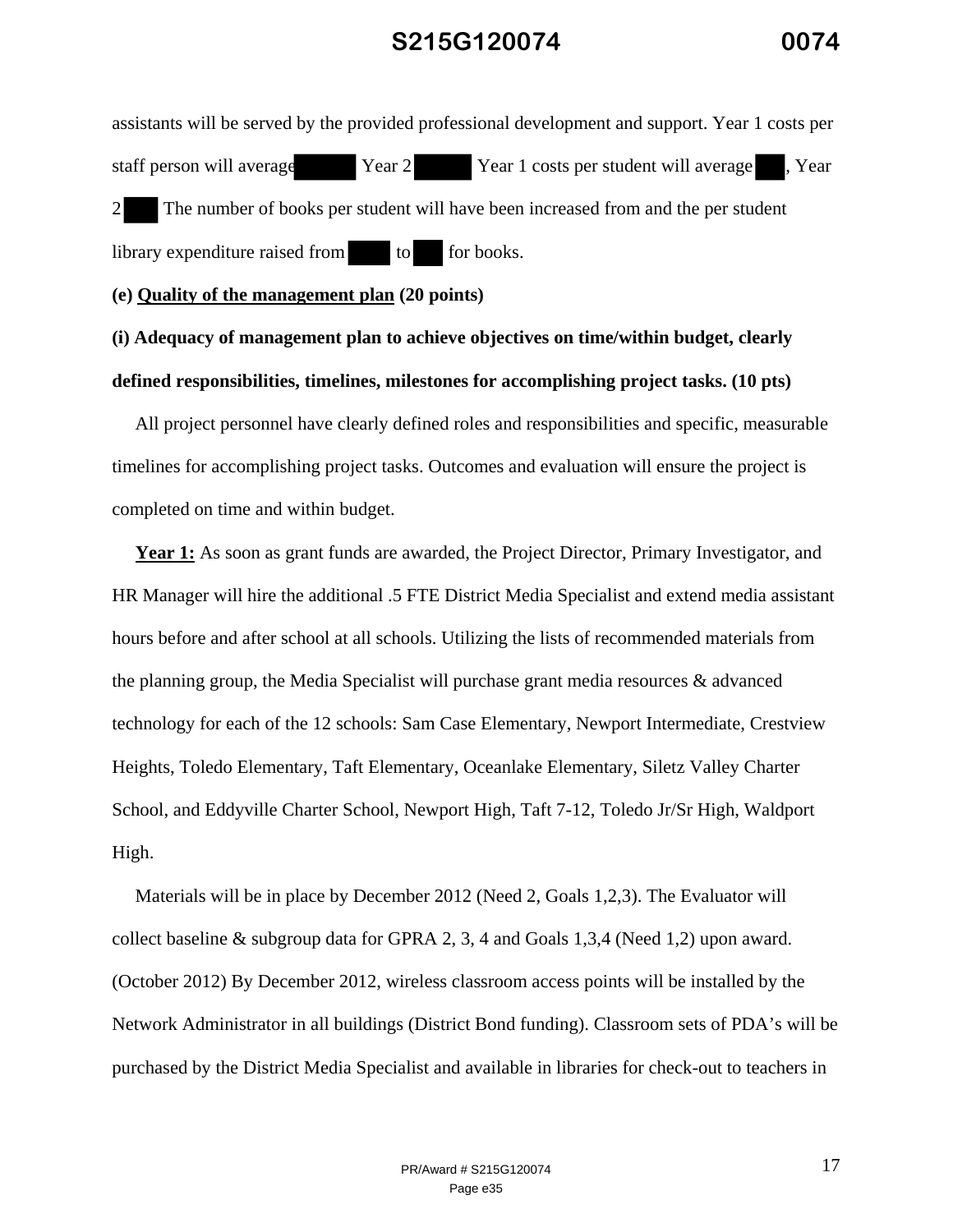by November 2012. District media specialists will present new library media resources directly connected to the ocean, ocean concepts, and literacy each month at staff meetings from December 2012 to May 2013 (Need 1, 2, Goals 1, 3, 4). Project Based Learning initial professional development for Year 1 building staff will be completed by December 2012, with building PLC's meeting monthly for follow up and lesson development (Need 1, Goal 1, 3). This training will include use of the newly acquired library and technology resources.  $21<sup>st</sup>$  Century Family Literacy Nights, coordinated by LMS, LMA and classroom teachers, will be held once per semester at each Year 1 building, in January 2013 and April 2013. The evaluator will collect professional development evaluations and new resources usage data monthly (Need 1,2, Goal 2,4).

 In March, 2013 the Aquarium and HMSC staff will provide teacher training on using Ocean Literacy library resources and literature- both fiction and non-fiction- to increase literacy. (Need 1, 2, Goal 1, 3) LMS will provide staff development on how to improve literacy in content areas through technology integration into curriculum at monthly PLC's and by building request. Mentor teachers will support technology integration and lesson planning of beginning teachers as part of Induction program (Need1, Goals 1,2,4). A mid-year Project SEAL continuous improvement review will be conducted by the Project Team in April 2013. (All Needs/Goals).

 The Project Director, Primary Investigator and evaluator will attend required U.S. Ed grant meetings in Washington DC. (Date TBD) Media specialists, teachers, and administrators will link Ocean Literacy resources to CCSS, develop instructional lessons, and record in district's Total Instructional Alignment document. (January 2013) Lessons will be piloted and LMS posts to Project Website, (June 2013) (Needs 1,3, Goals 2, 3,4). The Project Team will complete the Year 1 GPRA and local Project SEAL goals evaluation/reports. (July 2013) (All needs & goals)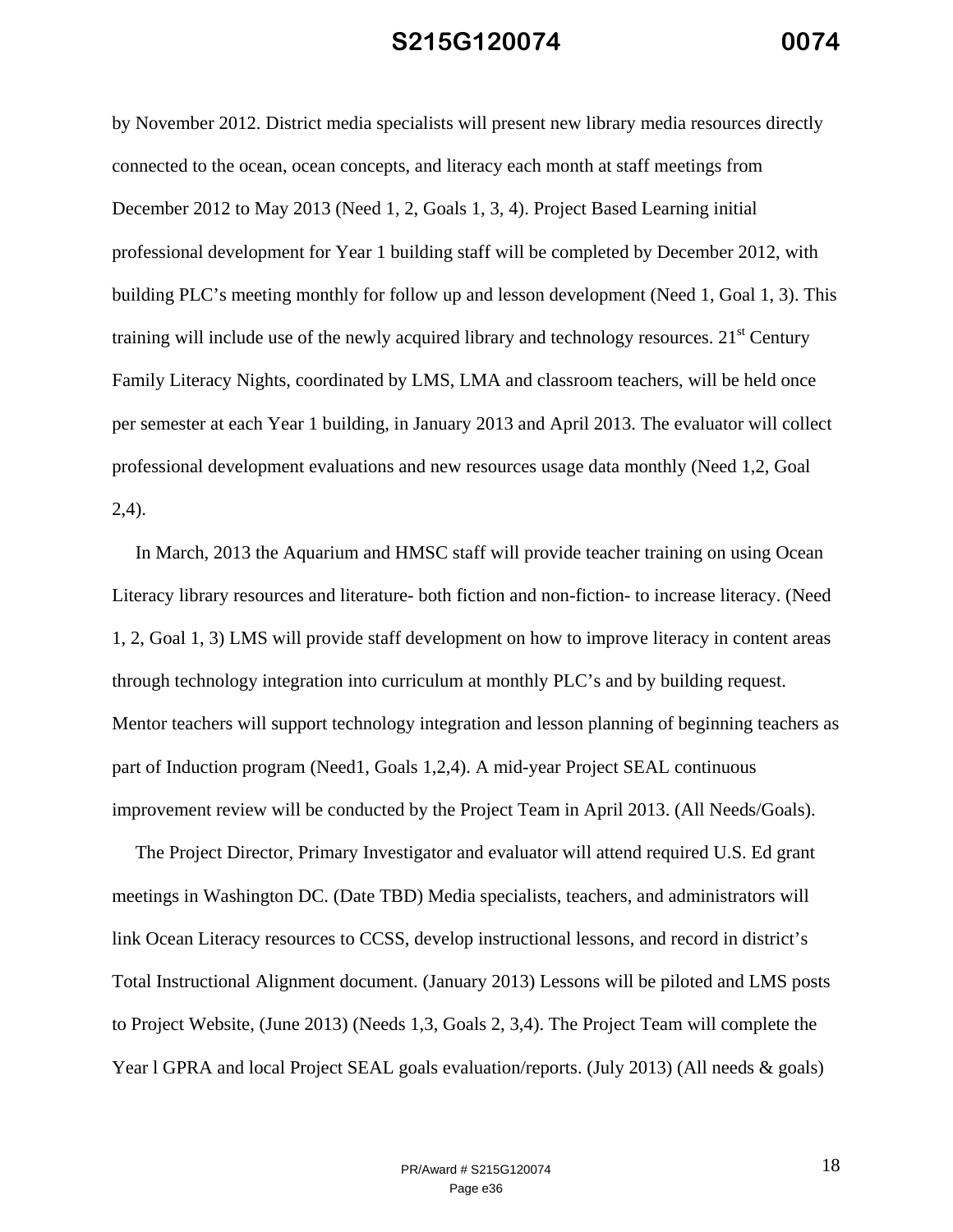The Project team will use PD evaluations and library usage records to modify/adjust Year 2 plans.

 **Year 2:** The Project Director, Primary Investigator, and HR Manager will continue the extended media assistant hours before and after school at all schools (September 2013) (Need 3, Goal 4). Utilizing feedback and evaluation data from Year 1, the Media Specialist will purchase additional library resources to fill in any identified gaps or meet newly identified needs. Materials will be in place by September 2013 (Need 1, 2, Goal 1, 2, 3). The Evaluator will update baseline & subgroup data for GPRA 2, 3, 4 and All Goals/Needs for Year 2 schools (October 2012).

 District media specialists will present new library media resources directly connected to the ocean, ocean concepts, and literacy each month at Year 2 school staff meetings from October 2013 to May 2014 (Need 1,2, Goals 1-4). Project Based Learning initial professional development for Year 2 building staff will be completed by November 2013, with building PLC's meeting monthly for follow up and lesson development (Need 1 ,2, Goals 1, 3, 4). This training will include use of the newly acquired library and technology resources.  $21<sup>st</sup>$  Century Family Literacy Nights, coordinated by LMS, LMA and classroom teachers, will be held once per semester at all Year 1and Year 2 buildings, in January and April 2014 (Need 3, Goal 4). The evaluator will collect professional development evaluations and new resources usage data monthly. In March, 2014 the Aquarium and HMSC staff will provide Year 2 teachers training on how to use Ocean Literacy library resources and literature- both fiction and non-fiction- to increase literacy (Need 1, 2, 3, Goal 1, 2, 3). LMS will provide staff development on how to improve literacy in content areas through technology integration into curriculum at monthly PLC's by building request. Mentor teachers will support technology integration and lesson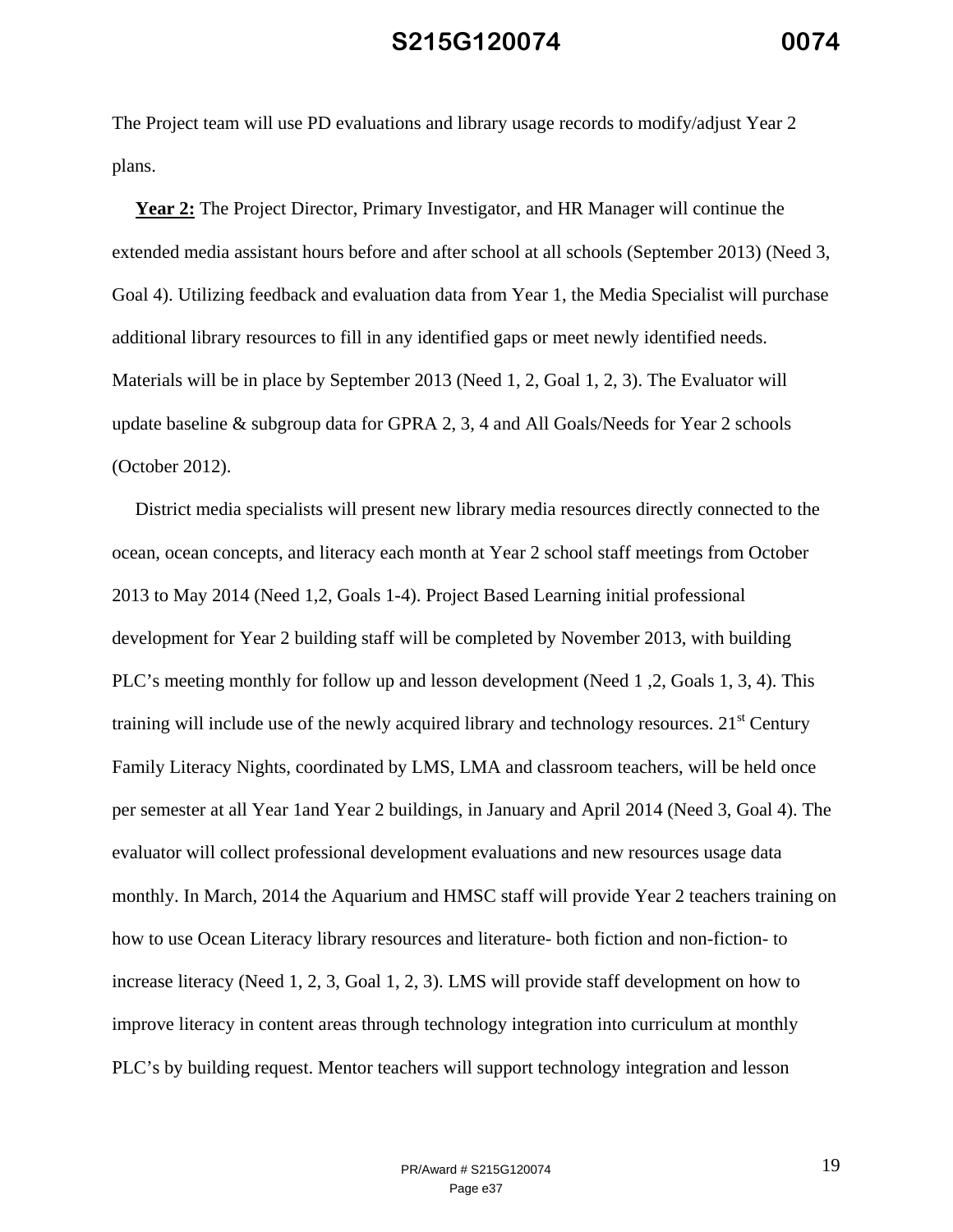planning of beginning teachers as part of Induction program (Need 1, Goals 1,2,3). Project Team will conduct mid-year continuous improvement review by April 2014. (Goals 1-4)

 The Project Director, Primary Investigator and evaluator will attend required U.S. Ed grant meeting in Washington DC. (Date TBD) Media specialists, teachers and administrators will link secondary Ocean Literacy resources to CCSS, develop instructional lessons, and record in district's Total Instructional Alignment document. (January 2014) Lessons are piloted and LMS posts to Project Website, (June 2014) (Need 1, Goals 1, 3). The Year 2 GPRA and end of project goals evaluation/reports will be completed by August 2014) (All needs & goals) Project Team completes and submits final grant report to U.S. Ed by September 2014. Based on results, sustainability plans beyond the grant period will be developed by the project team and district administration by the Spring of 2014.

## **(ii) Time commitments of project director and principal investigator, other key project personnel appropriate and adequate to meet the objectives of the proposed project. (5 pts)**

 Overseeing the program will be a team consisting of a district media specialist project director; the district assistant superintendent as Primary Investigator and compliance administrator; a district data coordinator/evaluator; building media assistants; and the outside evaluator. Resumes are included in appendices. **Project Director, .**5 FTE in this position for 24 months**:** Doug Hoffman, District Media Specialist, will oversee the project, coordinating the project activities, media purchases, technology curriculum integration, professional development, extended hours and Family Nights. **Primary Investigator and Compliance Coordinator, .05 FTE:** Dr. Sara Johnson, Assistant Superintendent, 2007 Oregon Elementary Principal of the Year, will supervise all project personnel and co-coordinate project activities with the Project Director. She will also oversee requisitions for all grant purchases. No funds are requested-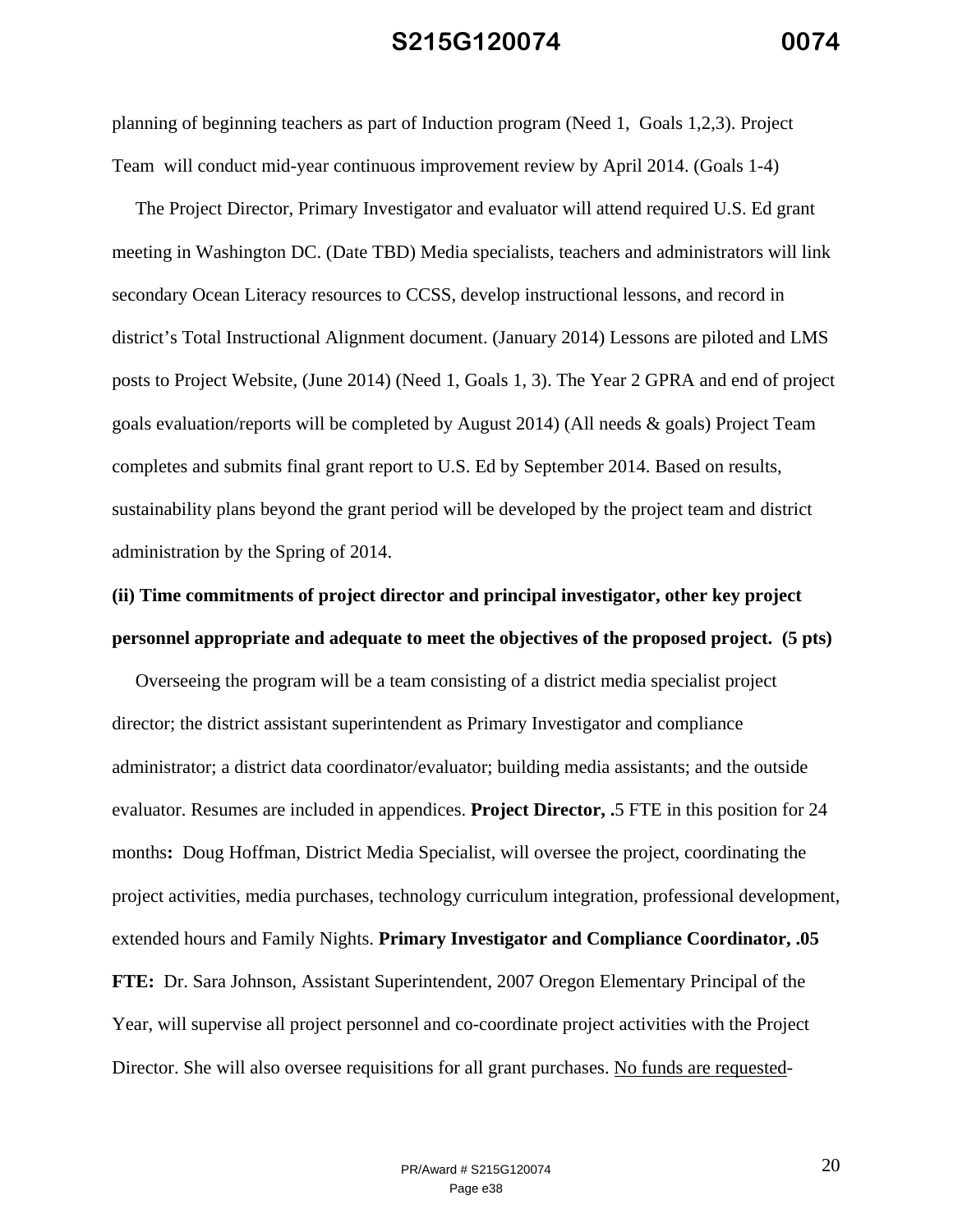district effort and funding. **Hardware Technology Installation, Year 1**: Lynn Smith, Network administrator for LCSD will direct the installation of all Internet improvements. With over 25 years of technology implementation and installation experience, Mr. Smith, will direct installation of all wireless routers and ensure classroom access to the broadband ISP company. No funds requested- District effort/matching from bond measure.

**Evaluation:** Ms. Mary Kelly, Data Coordinator for Lincoln County School District, will work with outside evaluator to develop and collect required information and data for the evaluation process. She is experienced in grant evaluation overseeing data collection for 6 federal grant programs for the district. No funds requested- already integrated into current role. Dr. Shawn Rowe, and graduate researcher Michelle Mileham, Oregon Sea Grant Free Choice Learning Center and Oregon State University College of Education (HMSC/Oregon State University) will serve as contracted outside project evaluator. (Yearly contract in budget, see evaluator resumes.) **Training:** Tiffany McGettigan, Model Classroms/Pearson Foundation New Learning Institute, will provide and develop staff PBL training based on their Smithsonian "Mission Possible" program. (http://www.modelclassroom.org) Yearly contract in budget, see Ms. McGettigan's resume and description of program in Part 6 of application.

#### **(iii) Adequacy of mechanisms ensuring high-quality products/ services. (5 points)**

The ongoing feedback and data collection, regular collaboration of the project team, and thorough evaluation will ensure high quality products and services result from this project. The project evaluation report will be presented to the superintendent and school board and posted to the project website for staff comment and input. The continuous improvement process (Baldrige) that is an embedded part of LCSD's operations will ensure that the Plan-Do Study-Act method is applied, and that all reports and feedback are valued and utilized for improvement. Teachers will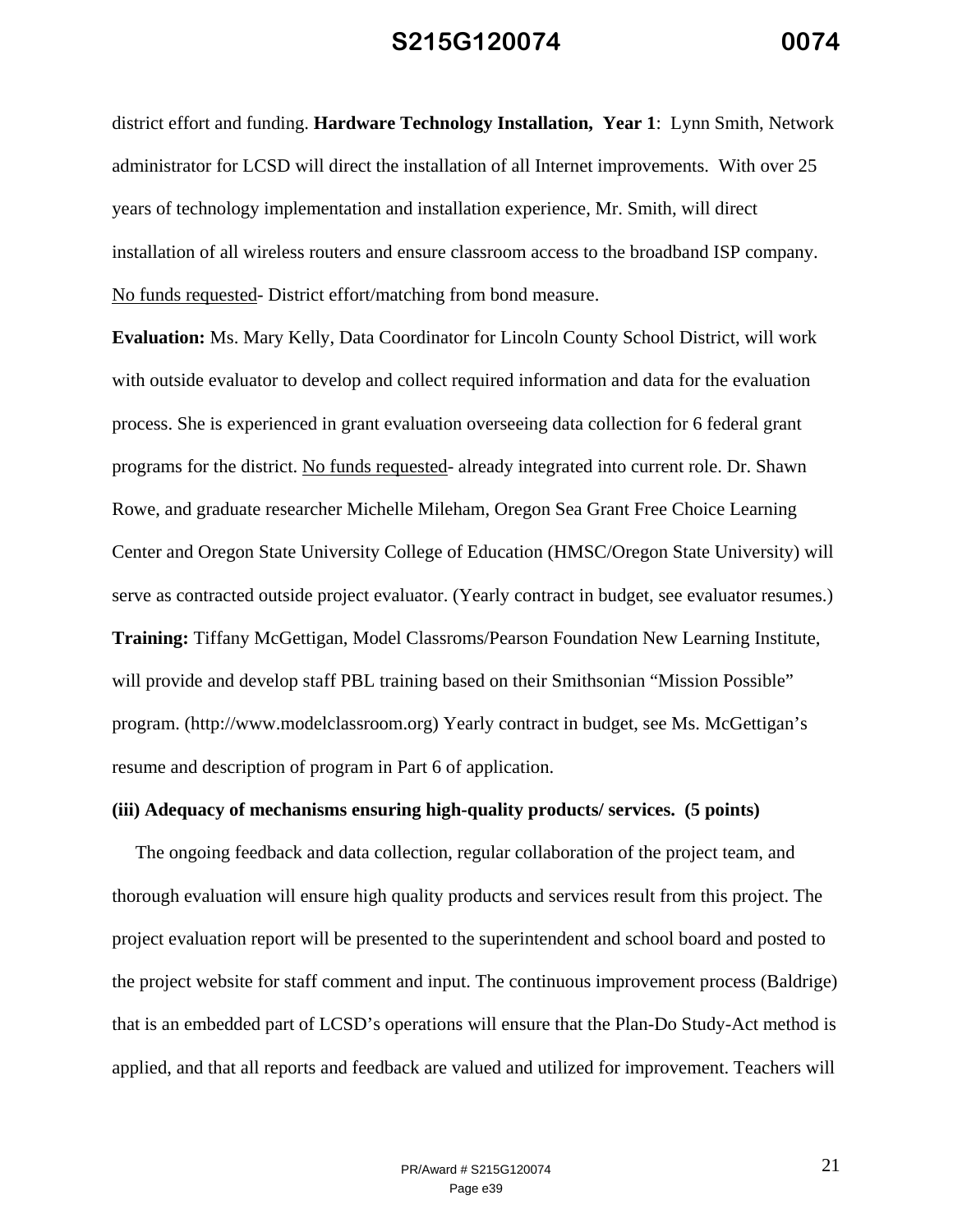be encouraged to develop high-quality PBL lessons that will be posted to the website, thus ensuring the projects resources will be available and sustained well beyond the grant period.

#### **(f) Quality of the project evaluation (15 points)**

# **(i) Methods of evaluation include use of objective performance measures, clearly related to intended outcomes; will produce quantitative and qualitative data. (10 points)**

 The evaluation will determine the degree to which the project's goals are met and provide usable data for continuous growth and quality of the program on an on-going basis. The project evaluation will be both formative and summative. The formative evaluation activities will include monitoring the implementation of the proposed program, student records of participation and services provided, and formal assessment data. The Program Director, in cooperation with the Evaluator, Data Coordinator and Primary Investigator, will be responsible for collecting and maintaining data throughout the project period. This data will enable us to determine the extent to which the program has been successfully implemented. Data will be collected and stored in a database program so it can be easily disaggregated, by school, activity, gender, and subgroups. The summative evaluation will assess the overall academic performance of the participating students in each year of the project. The project students' scores on various state and district tests will be used in assessing their performance. The data will be compared to state averages when available. GRPA Performance Measure 2,3, and 4 will be measured and reported as required.

 The effectiveness of the program will be determined by evaluating the that each of the project goals have been met. The evaluation will involve all students in Year 1 schools the first year, and all students in the district during Year 2, designated instructional staff (teachers, media assistants, media specialists), and other persons served by the project.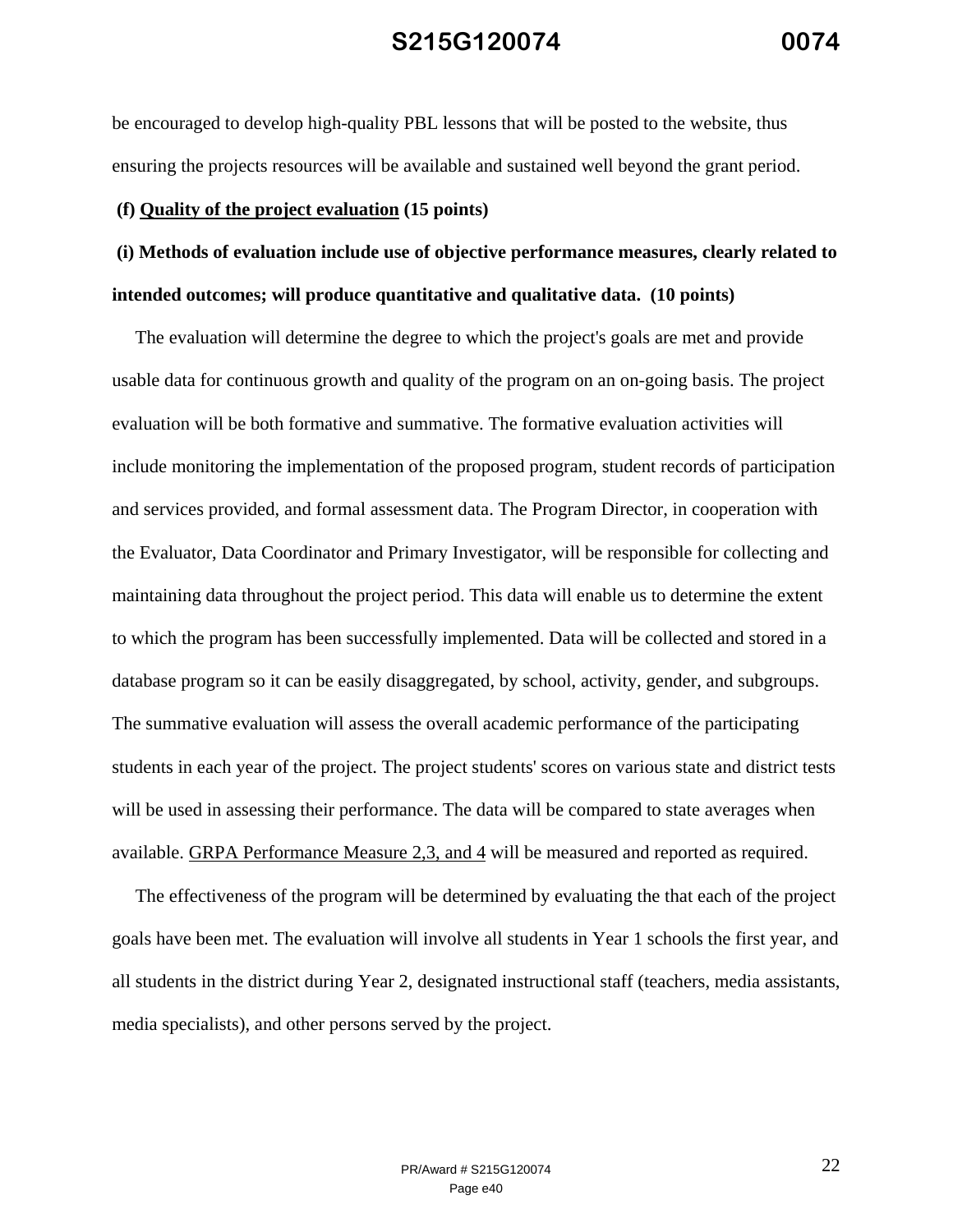Chart A shows the program goals, measurement tools, responsible persons, and timelines for evaluation. The Evaluator will report quarterly and a final report will be due in September of each year. The Project Team will prepare an improvement/modification plan by May of each year. Reports will be provided to the U.S. Department of Education, school board, staff and public by October of each year or by the deadline determined by the department.

| <b>Project SEAL Outcomes</b>      | Data Sources                                 | <b>Analysis Strategies</b>           |  |
|-----------------------------------|----------------------------------------------|--------------------------------------|--|
| 1.1.a: Student reading            | <b>OAKS</b> Reading Scores<br>$\bullet$      | Statistical analysis of<br>$\bullet$ |  |
| proficiency on state OAKS         | <b>OAK Science Scores</b><br>$\bullet$       | <b>OAKS</b> data                     |  |
| will increase $5\%$ . $1.2.a$ :   | <b>District Writing</b><br>$\bullet$         | Statistical analysis of<br>$\bullet$ |  |
| Student writing and science       | Assessment (Gr. 3-10)                        | <b>District Writing</b>              |  |
| proficiency on district/state     | <b>State Writing Assessment</b><br>$\bullet$ | Assessment/state writing             |  |
| assessments will increase 5%      | (Gr. 11)                                     | assessment                           |  |
| 2.1.a: Number of titles > by 5    | Library collection census<br>$\bullet$       | Descriptive statistic<br>$\bullet$   |  |
| per student. $2.1.b$ : < average  | end of Year 1 and Year 2                     | analysis                             |  |
| copyright age of media            | Circulation & Usage<br>$\bullet$             | Review and summary of                |  |
| resources. 2.1.c: Online          | records                                      | usage of new materials               |  |
| subscriptions                     | <b>Classroom Formative</b><br>$\bullet$      | Analysis of PBL units for            |  |
| purchased/accessed. 2.2.a:        | <b>Assessments</b>                           | implementation and use of            |  |
| Technologies available for        |                                              | library resources                    |  |
| use. 2.2.b: Student information   |                                              | Descriptive analysis of              |  |
| literacy, retrieval, and critical |                                              | formative assessments                |  |
| thinking skills are improved      |                                              |                                      |  |
|                                   |                                              |                                      |  |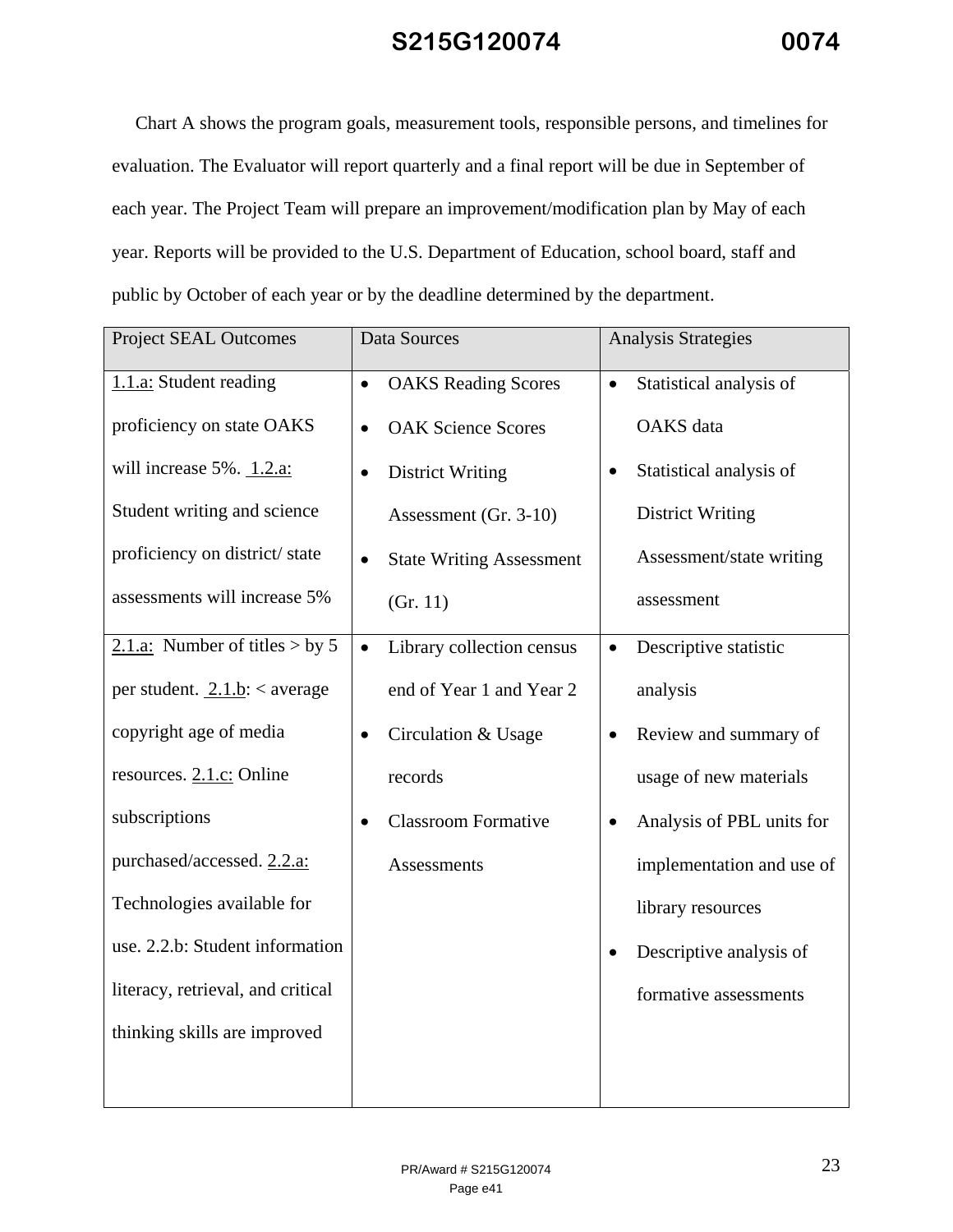| 3.1.a: Staff receives PBL       | $\bullet$ | Documentation of training |           | Analysis of PBL units for  |
|---------------------------------|-----------|---------------------------|-----------|----------------------------|
| professional development.       |           | Staff and student PD      |           | CCSS alignment, literacy   |
| 3.1.b: Collaboratively          |           | survey results            |           | skills                     |
| developed meaningful, cross-    | $\bullet$ | Web page use documented   |           | Quantitative and           |
| content lessons, 3.1.c: Project |           | <b>PBL Lesson Plans</b>   |           | qualitative analyses of PD |
| web page $3.2.a$ : Students     |           |                           |           | survey results             |
| complete at least one PBL       |           |                           |           | Descriptive and thematic   |
|                                 |           |                           |           | analysis of students'      |
|                                 |           |                           |           | presentations at Family    |
|                                 |           |                           |           | <b>Literacy Nights</b>     |
|                                 |           |                           |           | Thematic analysis of       |
|                                 |           |                           |           | posted lessons/work on     |
|                                 |           |                           |           | web page                   |
| 4.1.a: LMS documented           | $\bullet$ | Documentation of training | $\bullet$ | Analysis of                |
| trainings/support $4.2.a$ :     | $\bullet$ | Student surveys           |           | documentation, attendance  |
| Increased library resources use | $\bullet$ | Parent surveys            |           | Quantitative and           |
| by students and parents. 4.3.a: |           | Attendance records        |           | Qualitative Analyses of    |
| Family night attendance and     |           |                           |           | surveys                    |
| projects posted to website.     |           |                           |           |                            |
|                                 |           |                           |           |                            |

**(ii) The extent to which the methods of evaluation will provide performance feedback and permit periodic assessment of progress toward achieving intended outcomes. (5 points)**